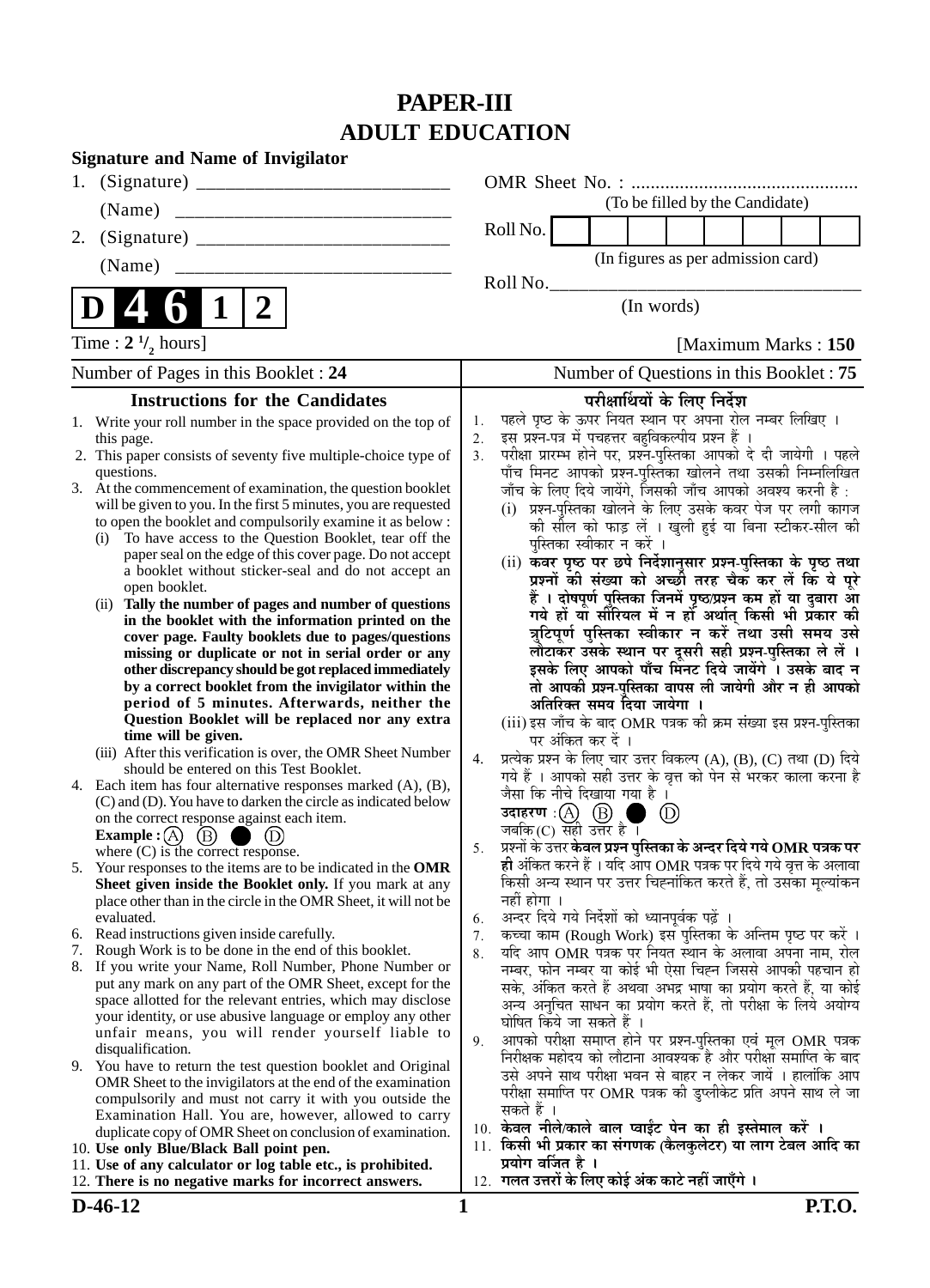## **ADULT EDUCATION PAPER – III**

- **Note :** This paper contains **seventy five (75)** objective type questions of **two (2)** marks each. **All** questions are compulsory.
- **1.** Which of the following attributes of the innovation has close relationship with adoption ?
	- (A) Observability
	- (B) Trialability
	- (C) Compatibility
	- (D) Complexity
- **2.** Which of the following is the characteristics of Adult Learner ?
	- (A) Category
	- (B) Aptitude
	- (C) Experience
	- (D) Skill
- **3.** In which equipment principles of direct projection works ?
	- (A) Overhead projector
	- (B) Opaque projector
	- (C) Slide projector
	- (D) None of the above
- **4.** The term 'management' is derived from French word 'manage' meaning
	- (A) Shop keeping
	- (B) House keeping
	- (C) Store keeping
	- (D) None
- **5.** Curriculum designing for adult learner should not be based on
	- (A) Learning needs
	- (B) Life long learning
	- (C) Improving living standard
	- (D) Venue of learning

### **Paper-III** 2 D-46-12

- **6.** The philosophy which emphasizes the need for clarifying concepts, arguments, and policy statements used in adult education is known as
	- (A) Radical Philosophy
	- (B) Humanist Philosophy
	- (C) Progressive Philosophy
	- (D) Analytic Philosophy
- **7.** Rapid literacy strategy was adopted with the new approach of which program ?
	- (A) IPC
	- (B) IPCL
	- (C) ICPL
	- (D) BPL
- **8.** 'APPEAL' was a programme of which agecy ?
	- (A) UGC
	- (B) UNICEF
	- (C) UNESCO
	- (D) UNFPA
- **9.** Folk High School concept was developed by which thinker ?
	- (A) Grundt Wig
	- (B) Maslow
	- (C) Bhola
	- (D) Jarvis
- **10.** 'Deschooling Society' bookwas written by which writer ?
	- (A) Paulo Friere
	- (B) S B Merriam
	- (C) M S Knowles
	- (D) Ivan Illich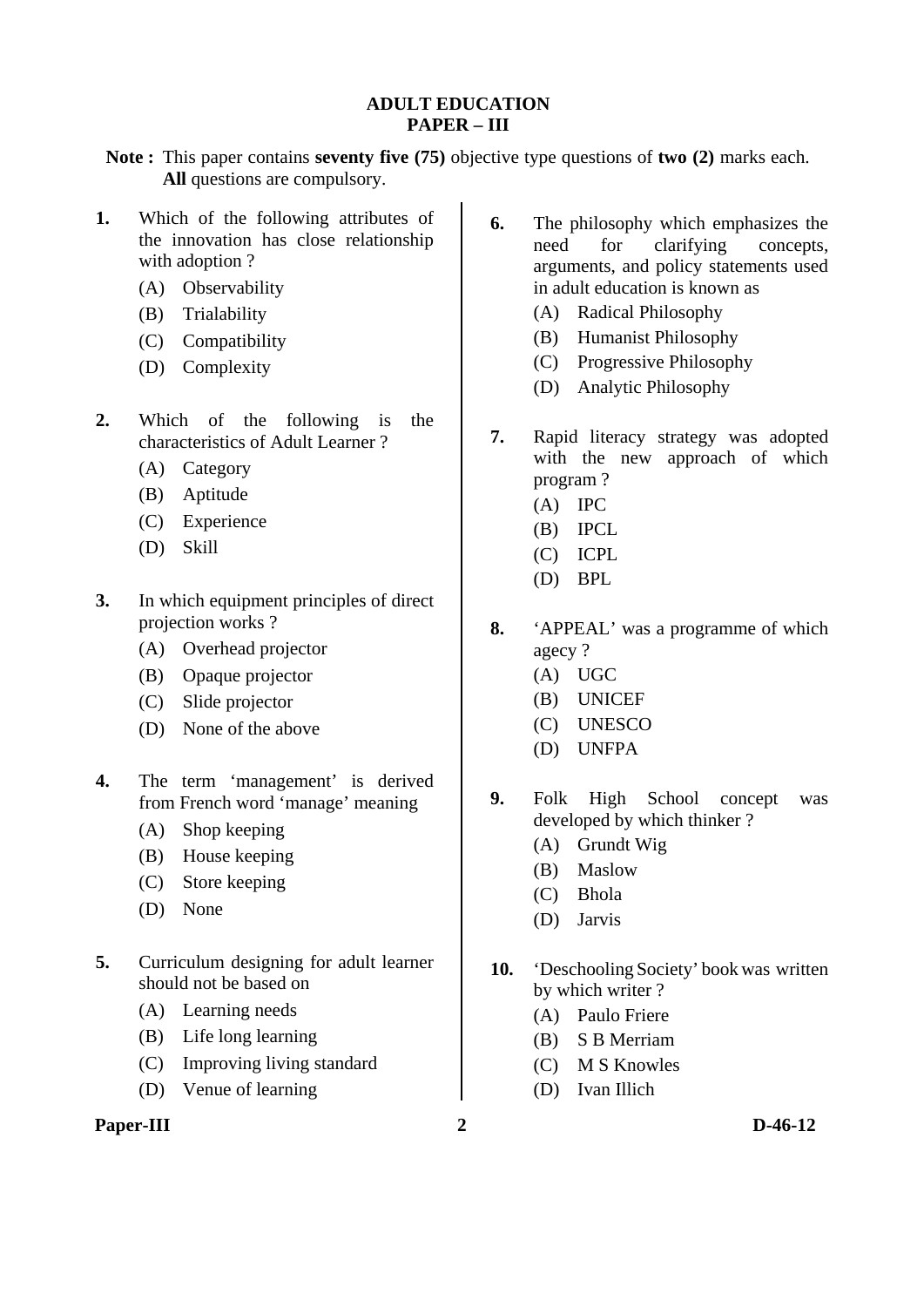# प्रौढ **शि**क्षा

## **¯ÖÏ¿®Ö¯Ö¡Ö – III**

- **सूचना:** इस प्रश्नपत्र में **पचहत्तर** (75) बहु-विकल्पीय प्रश्न हैं । प्रत्येक प्रश्न के **दो** (2) अंक हैं । सभी प्रश्न अनिवार्य हैं ।
- 1. नवाचार का निम्नलिखित में से कौन सा लक्षण 'एडॉप्शन' से निकटतया संबंधित है ?
	- $(A)$  प्रेक्षणीयता
	- $(B)$  परीक्षणीयता
	- $(C)$  संगतता
	- (D) जटिलता
- 2. निम्नलिखित में से कौन से लक्षण प्रौढ शिक्षार्थियों के हैं ?
	- $(A)$  वर्ग
	- (B) व्यवहार
	- (C) अनुभवी
	- (D) কীয়াল
- 3. Fith में से कौन सा उपकरण, प्रत्यक्ष प्रस्तुती के कार्य में आता है ?
	- (A) आंवरहेड प्रोजेक्टर
	- (B) ओपेक प्रोजेक्टर
	- (C) स्लाइड प्रोजेक्टर
	- (D) उपरोक्त में से कोई भी नहीं
- 4. प्रबंधन शब्द मुख्य रूप से फ्रेंच के 'मेनेज' से लिया गया है जिसका अर्थ है
	- $(A)$  शॉप कीपिंग
	- (B) हाउस कीपिंग
	- (C) स्टोर कीपिंग
	- (D) उपरोक्त में से कोई भी नहीं
- 5. प्रौढों की पाठचर्या का कौन सा भाग निम्न में से नहीं होना चाहिये ?
	- $(A)$  अधिगम आवश्यकताएँ
	- $(B)$  आजीवन शिक्षण
	- (C) जीवन स्तर में सुधार
	- $(D)$  शिक्षण का स्थान

- 6. प्रौढ़ शिक्षा में प्रयुक्त स्पष्टता, संकल्पनाएँ, व्यवस्थापन एवं नीति निर्धारण की आवश्यकताओ को बढावा देने वाला दर्शन कहलाता है
	- $(A)$  तार्किक दर्शन
	- $(B)$  मानवीय दर्शन
	- (C) विकासशील दर्शन
	- $(D)$  विश्लेषणात्मक दर्शन
- **7.** तीव्र साक्षरता रणनीति किस कार्यक्रम के नये अभिगम में अंगीकृत की गई ?
	- $(A)$  आई.पी.सी.
	- (B) आई.पी.सी.एल.
	- (C) आई.सी.पी.एल.
	- (D) बी.पी.एल.
- **8.** अपील किस संस्था का कार्यक्रम है ?
	- $(A)$  यू.जी.सी.
	- (B) यूनिसेफ़
	- (C) यूनिस्को
	- (D) य.एन.एफ.पी.ए
- 9. लोककला उच्च विद्यालय की संकल्पना किस चिंतक द्रारा विकसित की गई ?
	- (A) ग्रूटंविक
	- $(B)$  मेस्लो
	- $(C)$  भोला
	- $(D)$  जार्वेज
- 10. 'Gस्कूलिंग सोसाइटी' किस लेखक द्वारा लिखी गई ?
	- $(A)$  पॉवलो फ्रेरे
	- (B) एस.बी. मेरीम
	- (C) एम.एस. नॉवल
	- (D) इर्वान ईलिच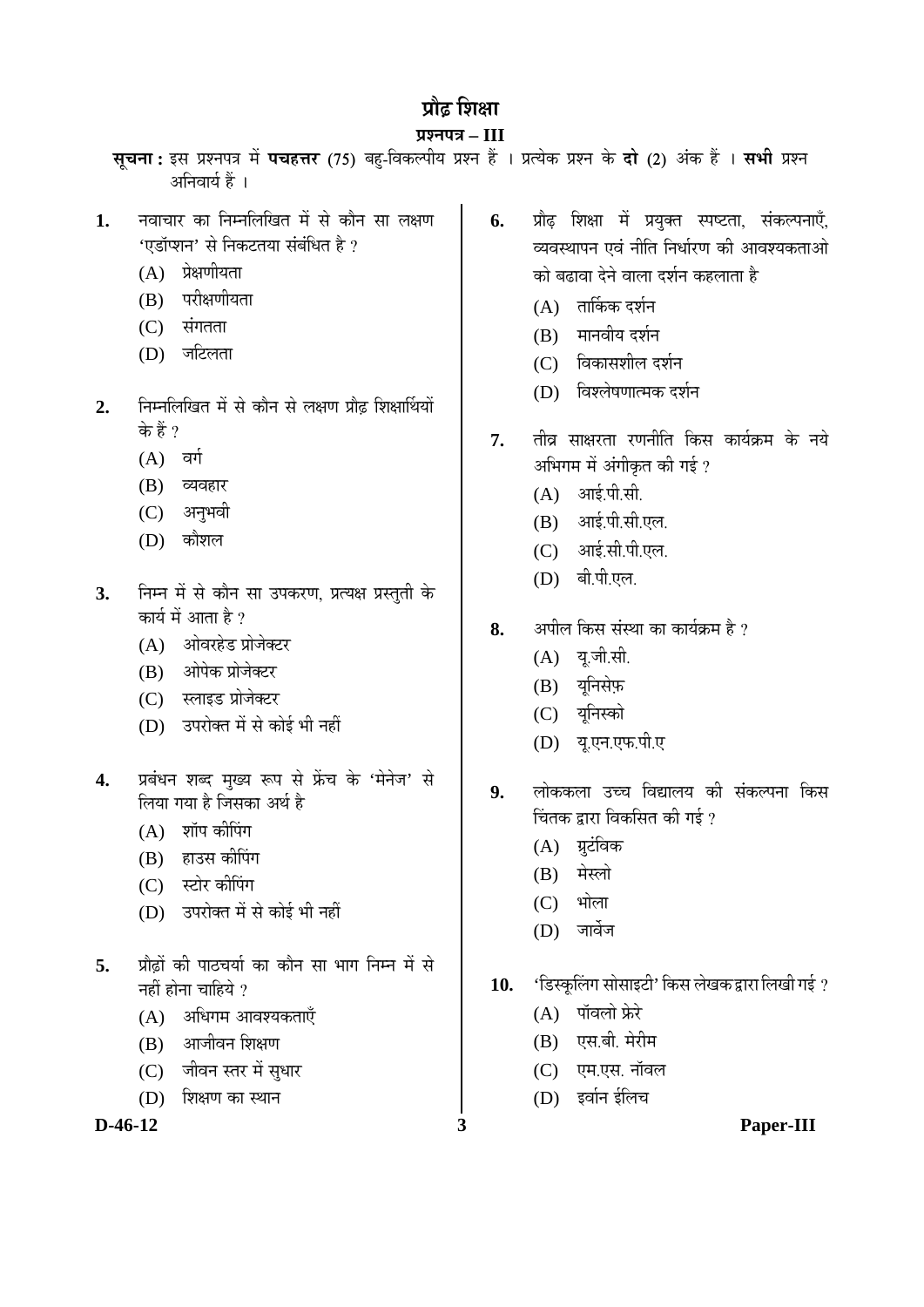- **11.** National Rural Reconstruction Center was established in early  $20<sup>th</sup>$  Century at
	- (A) Nilokheri
	- (B) Gurgaon
	- (C) Sri Niketan
	- (D) Idukki
- **12.** The three 'R's includes
	- (A) Reading, Drawing and Painting
	- (B) Reading, Writing and Arithmetic
	- (C) Reading, Writing and Corresponding
	- (D) Reading, Writing and Listening
- **13.** A pioneering effort in adult literacy was made in state of Mysore in  $19^{th}$ Century. His name was
	- (A) William Adams
	- (B) Malcolm Adijseshaiyah
	- (C) Raja Martand Varma
	- (D) M. Visweswaraya
- **14.** The central element in an effective learning situation is
	- (A) Teacher
	- (B) Subject matter
	- (C) Learner
	- (D) Teaching aids
- **15.** Conferring of specified authority by a higher authority is called
	- (A) Delegation
	- (B) Representation
	- (C) Responsibility
	- (D) Regulation
- **16.** The adults tend to learn more effectively if
	- (A) Teacher takes the central role
	- (B) Learners are passively engaged
	- (C) Teacher commands authority
	- (D) Learners are actively engaged

### **Paper-III** D-46-12

- **17.** Lok Shikshan Kendra, is a unit of programme implementation of
	- (A) Total Literacy Campaign
	- (B) National Adult Education Programme
	- (C) Agricultural Technology Transfer Programme
	- (D) Saakshar Bharat Programme
- **18.** Which one of the following Act of USA is considered as the foundation stone of cooperative extension work in USA ?
	- (A) Morril Act
	- (B) Diffusion Act
	- (C) Smith-Lever Act
	- (D) Smith-Huge Act
- **19.** Experimental World Literacy Programme was launched by UNESCO in
	- (A) 1954
	- (B) 1964
	- (C) 1974
	- (D) 1984
- **20.** The term 'andragogy' was coined by
	- (A) Plato
	- (B) Alexander Kapp
	- (C) Paulo Friere
	- (D) Ivan Illich
- **21.** Convergence a journal of Adult Education is published by which institute ?
	- (A) ICAE
	- (B) IAEA
	- (C) IUACE
	- (D) DVV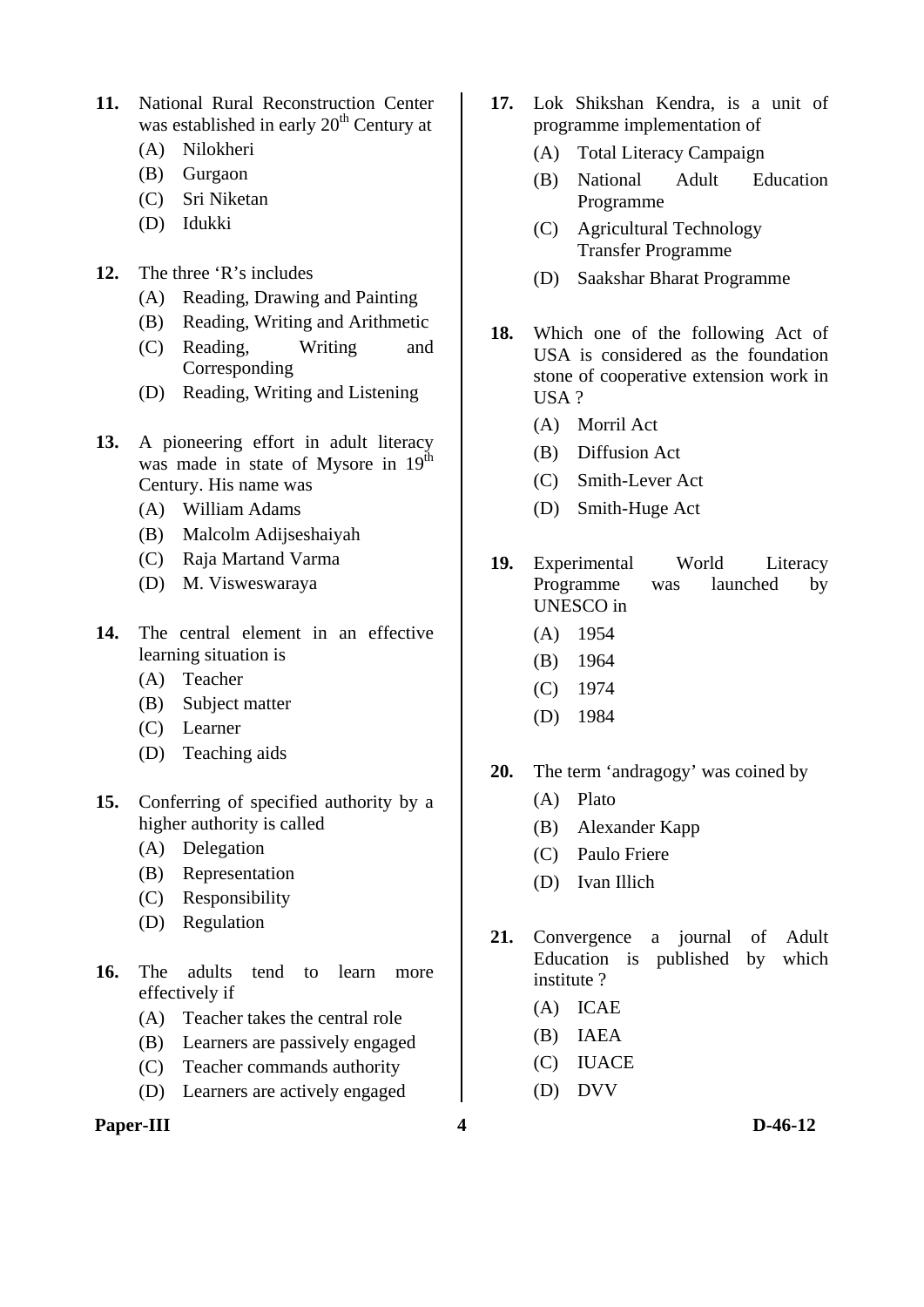- 11. 20वीं शताब्दी के आरम्भ में राष्ट्रीय ग्रामीण पुर्नवास केन्द्र किस स्थान पर स्थापित किया गया ?
	- $(A)$  नीलोखेड़ी
	- (B) गुडगाँव
	- (C) श्री निकेतन
	- (D) इड़की
- 12. श्री आर का तात्पर्य है
	- (A) रीडिंग, ड्राइंग एवं पेंटिंग
	- (B) रीडिंग, राइटिंग एवं अरिथमेटिक
	- (C) रीडिंग, राइटिंग एवं करेसपोडिंग
	- (D) रीडिंग, राइटिंग एवं लिश्निंग
- 13. 19वीं शताब्दी में, मैसूर राज्य में, एक प्रौढ़ शिक्षा के प्रयासों का प्रणेता हुआ है, वह कौन था ?
	- (A) विलियम एडम्स
	- (B) माल्कम आदिसैसैया
	- (C) राजा मार्तण्ड वर्मा
	- (D) एम. विश्वेश्वरैया
- 14. शिक्षण अधिगम का केन्द्रीय तत्त्व कौन सा है ?
	- $(A)$  टीचर
	- (B) विषय वस्त्
	- $(C)$  प्रतिभागी
	- (D) शिक्षण सामग्री
- 15. **एक उच्च सत्ता द्वारा निर्दिष्ट सत्ता प्रदान** करने को क्या कहते हैं ?
	- $(A)$  प्रत्यायोजन
	- $(B)$  प्रतिनिधायन
	- (C) जिम्मेदारी
	- $(D)$  विनियमन
- 16. प्रौढ शिक्षार्थी बेहतर ढंग से सीख सकते हैं यदि
	- $(A)$  शिक्षक केन्द्रीय भूमिका में कार्य करें
	- $(B)$  प्रतिभागी सकारात्मक ढंग से भाग लें
	- (C) शिक्षक केवल नियंत्रक की भूमिका निभायें
	- $(D)$  प्रतिभागी सक्रिय रूप से भाग लें

- 17. लोक शिक्षण केन्द्र किस इकाई का क्रियान्वयन कार्यक्रम है  $\overline{?}$ 
	- (A) सम्पूर्ण साक्षरता अभियान
	- $(B)$  राष्ट्रीय प्रौढ़ शिक्षा कार्यक्रम
	- (C) कृषि प्रौद्योगिकी हस्तांतरण कार्यक्रम
	- (D) साक्षर भारत कार्यक्रम
- 18. यू.एस.ए. में, सहकारी प्रसार का कार्य किस आधारभुत अधिनियम के अन्तर्गत प्रारंभ किया गया $?$ 
	- (A) मोरेल एक्ट
	- (B) डिफ्यूजन एक्ट
	- (C) स्मिथ लीवर एक्ट
	- (D) स्मिथ हूज एक्ट
- 19. परीक्षणात्मक विश्व साक्षरता कार्यक्रम यूनिस्को द्रारा कब स्थापित किया गया  $\overline{v}$ 
	- (A) 1954
	- (B) 1964
	- (C) 1974
	- (D) 1984
- 20. एड्रोंगाजी शब्द का प्रयोग किसके द्वारा किया गया $9$ 
	- (A) प्लेटो
	- (B) अलेक्जेन्डर केप
	- $(C)$  पावलो फ्रेरे
	- (D) ईवान ईलिच
- 21. 'कनवर्जन्स' नामक शोध पत्रिका किस संस्था द्वारा प्रकाशित है $\overline{2}$ 
	- $(A)$  आई.सी.ए.ई.
	- $(B)$  आई.ए.ई.ए.
	- (C) आई.यू.ए.सी.ई.
	- (D) डी.वी.वी.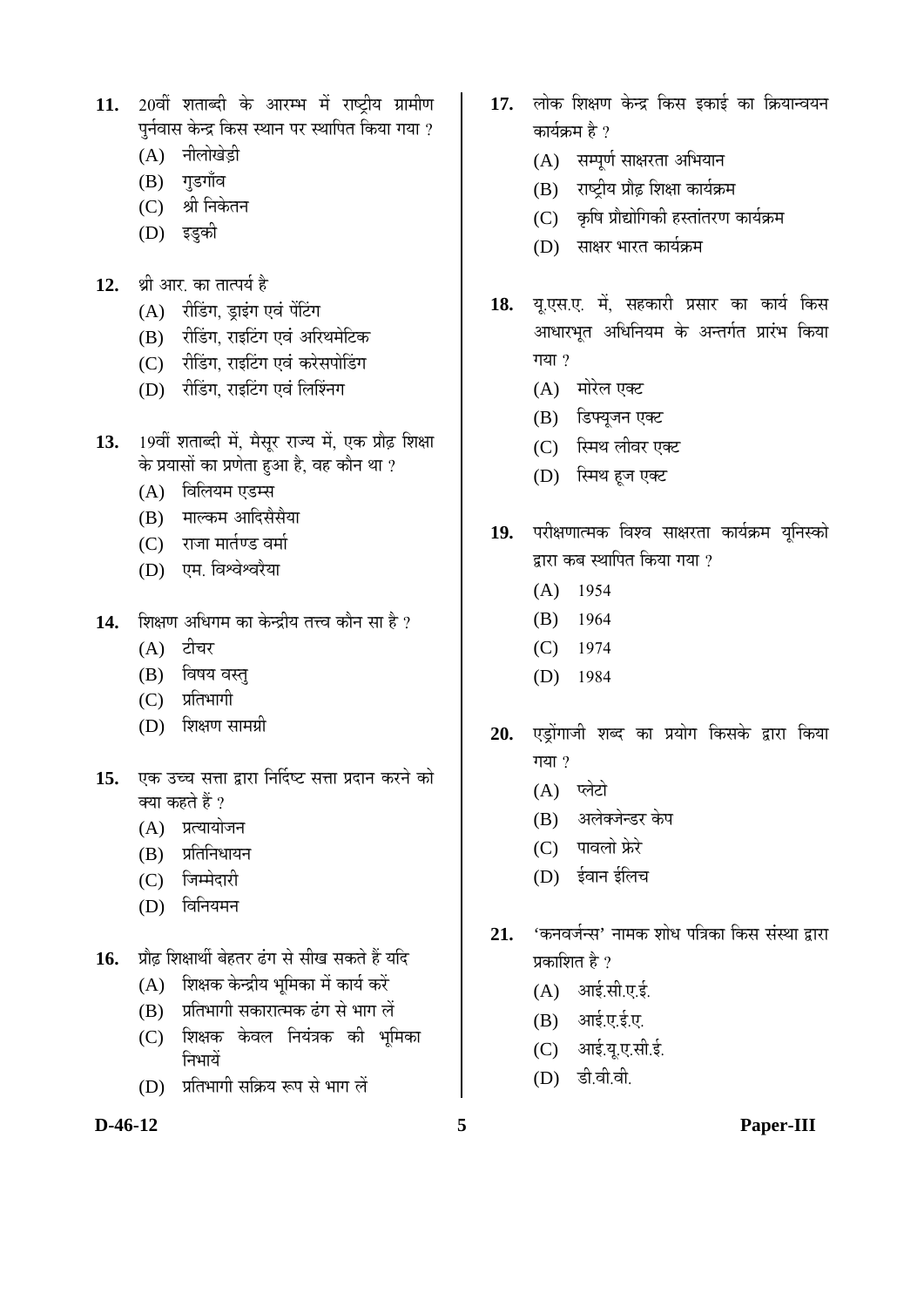- **22.** The 'modern practice of Adult Education' book was contributed by which author in 1970 ?
	- (A) John L. Elias
	- (B) Sharan B. Merriam
	- (C) Peter Jarvis
	- (D) Malcolm S. Knowles
- **23.** UNESCO's report "Learning To Be", first mooted the idea of 'Learning Society' was published in the year
	- (A) 1970
	- (B) 1971
	- (C) 1972
	- (D) 1973
- **24.** Which one is not the identified functions of Continuing Education Center ?
	- (A) Promoting Sports and Cultural Activities
	- (B) Serve as a Community Centre
	- (C) Serve as a Political Centre
	- (D) A Composite Information Window
- **25.** Who is the chairperson of Zilla Lok Shiksha Samiti under Saakshar Bharat Programme ?
	- (A) District Collector
	- (B) District Panchayat President
	- (C) Chief Medical Officer
	- (D) District Judge
- **26.** "Equivalency Programme' is part of which National Programme ?
	- (A) Total Literacy Programme
	- (B) Post Literacy Programme
	- (C) Continuing Education Programme
	- (D) Adult Literacy Programme

#### **Paper-III b**-46-12

- **27.** Which in a film in promotion of Literacy Programme ?
	- (A) Khilti Kaliyan
	- (B) Chauraha
	- (C) Pehla Kadam
	- (D) Aakhiri Rasta
- **28.** Which one of the following is an Audio-Visual aid in teaching process ? (A) OHP
	-
	- (B) Slide Projector
	- (C) LCD
	- (D) Black board
- 29. Which is the 3<sup>rd</sup> dimension of Indian Unversity's function ?
	- (A) Extension
	- (B) Training
	- (C) Teaching
	- (D) Research
- **30.** Theory of 'human knowing' or 'consciousness' is a contribution from
	- (A) Ivan Illich
	- (B) Paulo Friere
	- (C) A.S Neill
	- (D) John Dewey
- **31.** 'Nehru Literacy Award' and 'Tagore Literacy Award' are given by which organization ?
	- (A) ICAR
	- (B) IAEA
	- (C) IUACE
	- (D) NCERT
- **32. Assertion (A) :** Literacy creates demand.

 **Reason (R) :** Literacy promotes problem solving.

- (A) Both (A) and (R) are true.
- (B) Both (A) and (R) are false.
- (C) (A) is true, but (R) is not correct explanation.
- (D) (A) is true and (R) is false.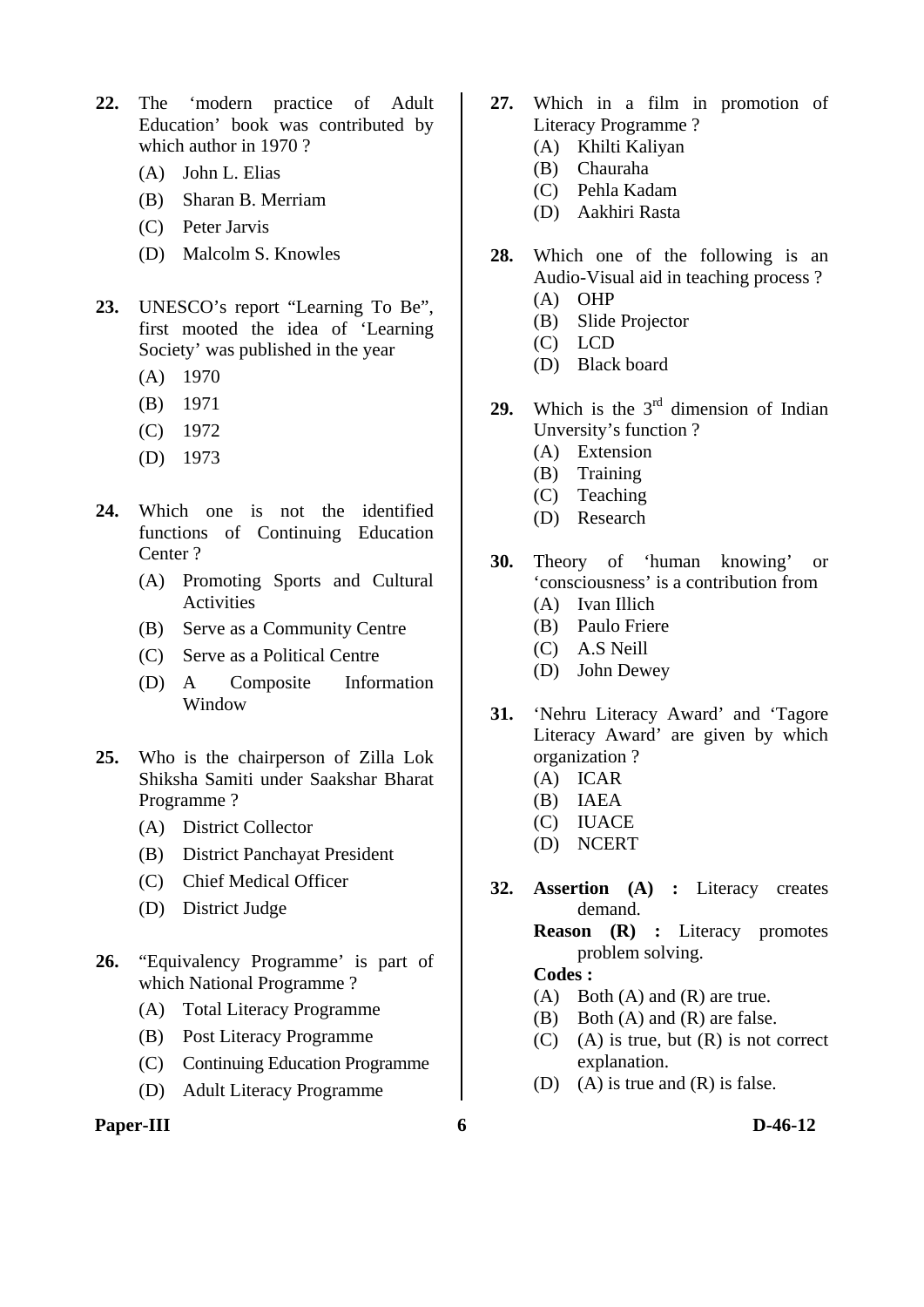- 22. 'मॉडर्न प्रेक्टिस ऑफ एडल्ट एजूकेशन' नामक पस्तक वर्ष 1970 में किस लेखक द्वारा लिखी गई ?
	- $(A)$  जॉन एल. ईलिस
	- (B) सरन् बी. मेरीम
	- (C) पीटर जारविस
	- (D) माल्कम एस. नोविलस
- 23. 'लर्निंग सोसाइटी' की विचारधारा पर आधारित, यनिस्को द्वारा 'लर्निंग ट् बी' रिपोर्ट किस वर्ष में प्रकाशित की गई  $\overline{v}$ 
	- (A) 1970
	- (B) 1971
	- (C) 1972
	- (D) 1973
- 24. निम्न में से कौन सा कार्य सतत शिक्षा केन्द्र के लिये चिह्निनत नहीं है ?
	- (A) खेल एवं सांस्कृतिक गतिविधियों को बढावा
	- (B) सामदायिक केन्द्रों के रूप में कार्य
	- $(C)$  । राजनैतिक केन्द्र के रूप में कार्य
	- (D) सम्पूर्ण जानकारी खिड़की
- 25. साक्षर भारत कार्यक्रम के अन्तर्गत, जिला लोक शिक्षा समिति का अध्यक्ष कौन होता है ?
	- (A) जिला कलेक्टर
	- $(B)$  जिला पंचायत अध्यक्ष
	- (C) मुख्य चिकित्सा अधिकारी
	- $(D)$  जिला न्यायाधीश
- 26. समतामूलक कार्यक्रम, किस राष्ट्रीय कार्यक्रम का  $k$ स्मा है ?
	- (A) सम्पूर्ण साक्षरता कार्यक्रम
	- (B) उत्तर साक्षरता कार्यक्रम
	- (C) सतत शिक्षा कार्यक्रम
	- (D) प्रौढ साक्षरता कार्यक्रम

- 27. साक्षरता प्रसार के लिये निम्न में से कौन सी फिल्म बनाई गई  $\it ?$ 
	- (A) खिलती कलियाँ
	- $(B)$  चौराहा
	- (C) पहला कदम
	- (D) आखिरी रास्ता
- 28. निम्न में से शिक्षा में प्रयुक्त कौन सा उपकरण श्रव्य - दृश्य है ?
	- (A) ओ.एच.पी.
	-
	- (B) स्लाइड प्रोजेक्टर
	- (C) एल.सी.डी.
	- (D) ब्लैक बोर्ड
- 29. भारतीय विश्वविद्यालयों में तीसरा आयाम के रूप में किसे माना है  $\overline{v}$ 
	- $(A)$  विस्तार
	- $(B)$  प्रशिक्षण
	- (C) अध्यापन
	- $(D)$  शोध
- 30. 'हयुमेन नोइंग' अथवा 'कांशसनेस' का सिद्धांत किसका योगदान है ?
	- $(A)$  ईवान इलिच
	- (B) पावलो फ्रेरे
	- (C) ए.एस. नील
	- (D) जॉन डेवी
- 31. नेहरू एवं टैगोर 'लिटरसी अवार्ड' निम्न में से कौन संस्था प्रदान करती है ?
	- $(A)$  आई.सी.ए.आर.
	- $(B)$  आई.ए.ई.ए.
	- $(C)$  आई.यू.ए.सी.ई.
	- (D) एन.सी.ई.आर.टी.
- **32. कथन (A) : साक्षरता माँग को बढ़ावा देती है**। **कारण (R)** : साक्षरता समस्याओं के समाधान में सहयोग करती है ।

## <u>क</u>ूट:

- $(A)$   $(A)$  एवं  $(R)$  दोनों सही हैं ।
- $(B)$  दोनों  $(A)$  एवं  $(R)$  असत्य हैं।
- $(C)$   $(A)$  सत्य है, परन्तु  $(R)$  इसकी उचित व्याख्या नहीं है ।
- (D) (A) सत्य है, परन्तु (R) असत्य है।

**D-46-12 7 Paper-III**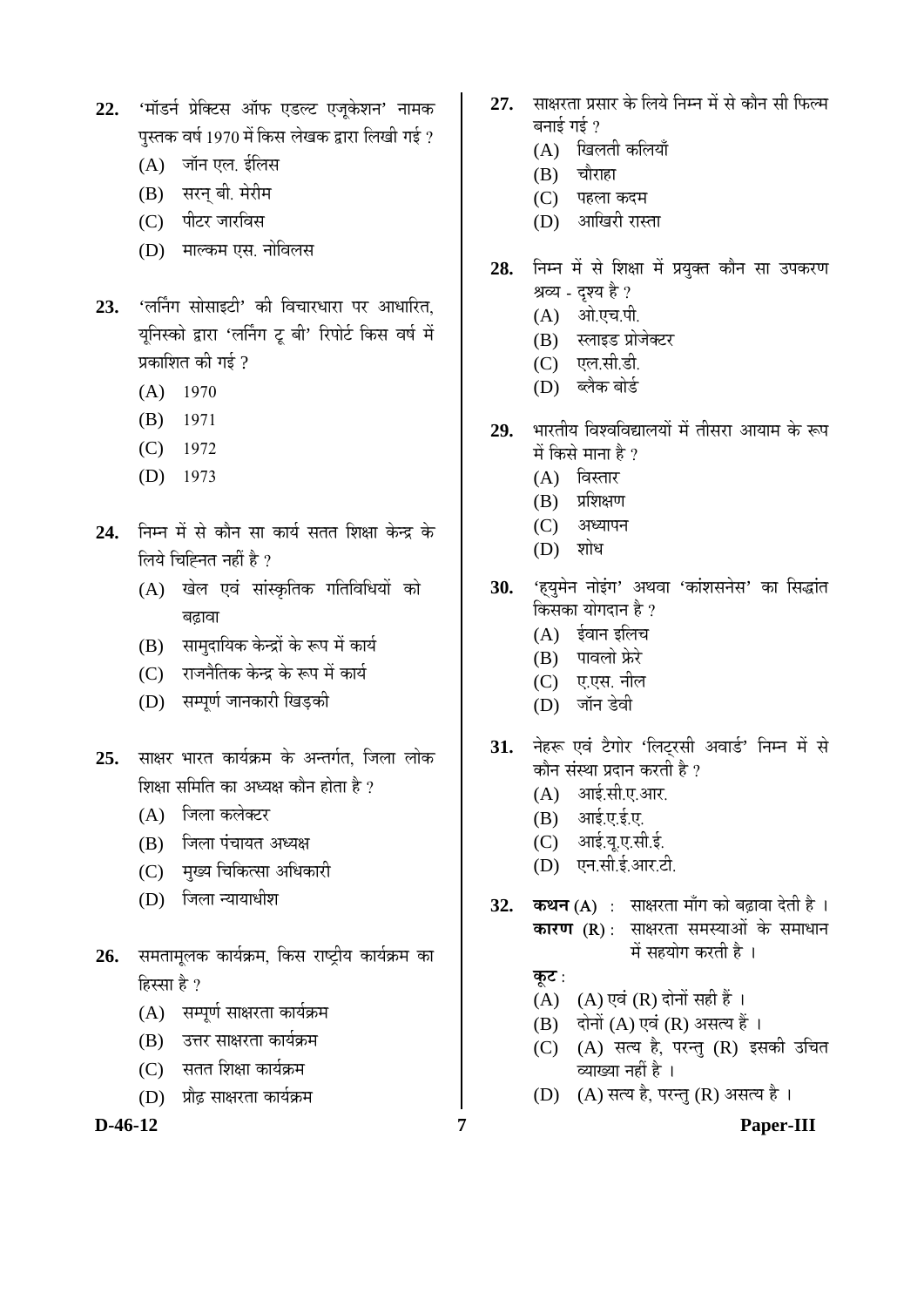- **33. Assertion (A) :** Population Education can develop an understanding about population problems.
	- **Reason** (**R**) : A common man is not much aware regarding these problems.

- (A) (A) is true, but  $(R)$  is false.
- (B) Both (A) and (R) are true.
- $(C)$  (A) is true, but  $(R)$  is not correct explaining.
- (D) (A) is false, but  $(R)$  is true.
- **34. Assertion (A) :** Extension is focused on the Community development and other matters.
	- **Reason** (**R**) : Extension has to play towards the development of the community.

#### **Codes :**

- $(A)$   $(A)$  is true and  $(R)$  is the correct explaining.
- (B) (A) is false, but  $(R)$  is true.
- $(C)$  (A) is true, but  $(R)$  is false.
- (D) Both (A) and (R) are false.
- **35. Assertion (A) :** Communication is a process of sharing the ideas and experiences with each other.
	- **Reason (R) :** Communication can develop, an better understanding with each other.

#### **Codes :**

- $(A)$   $(A)$  is false, but  $(R)$  is true.
- (B) (A) is true, but  $(R)$  is false.
- (C) Both (A) and (R) are false.
- (D) Both are (A) and (R) are true.

### **Paper-III 8 D-46-12**

- **36. Assertion (A) :** Level of literacy is an important indicator of development.
	- **Reason (R) :** Literacy level should be higher for the overall development of the society.

## **Codes :**

- (A) (A) is not correct, but (R) is correct.
- (B) (A)  $\&$  (R) are correct.
- (C) (A) is correct, but (R) is not correct.
- (D) (A)  $\&$  (R) are not correct.
- **37. Assertion (A) :** Primary Education and Adult Education should be given equal priority for increasing the literacy rate in India.
	- **Reason (R) :** SSA is a significant step towards achieving the universalization of Primary Education.

#### **Codes :**

- (A) (A) is not correct, but (R) is correct.
- (B) (A) and (R) are not correct.
- (C) (A) is correct, but (R) is not correct.
- (D) (A) and (R) are correct.
- **38. Assertion (A) :** For any social Science Research, identification of problem and formulation of objectives are very essential.
	- **Reason (R) :** Without proper reasonable problem and objectives, we should not operate a research study in Social Sciences.

- (A) (A) and (R) are true.
- (B) (A) is not true but  $(R)$  is a true.
- (C) (A) and (R) are not true.
- (D) (A) is true, but  $(R)$  is not true.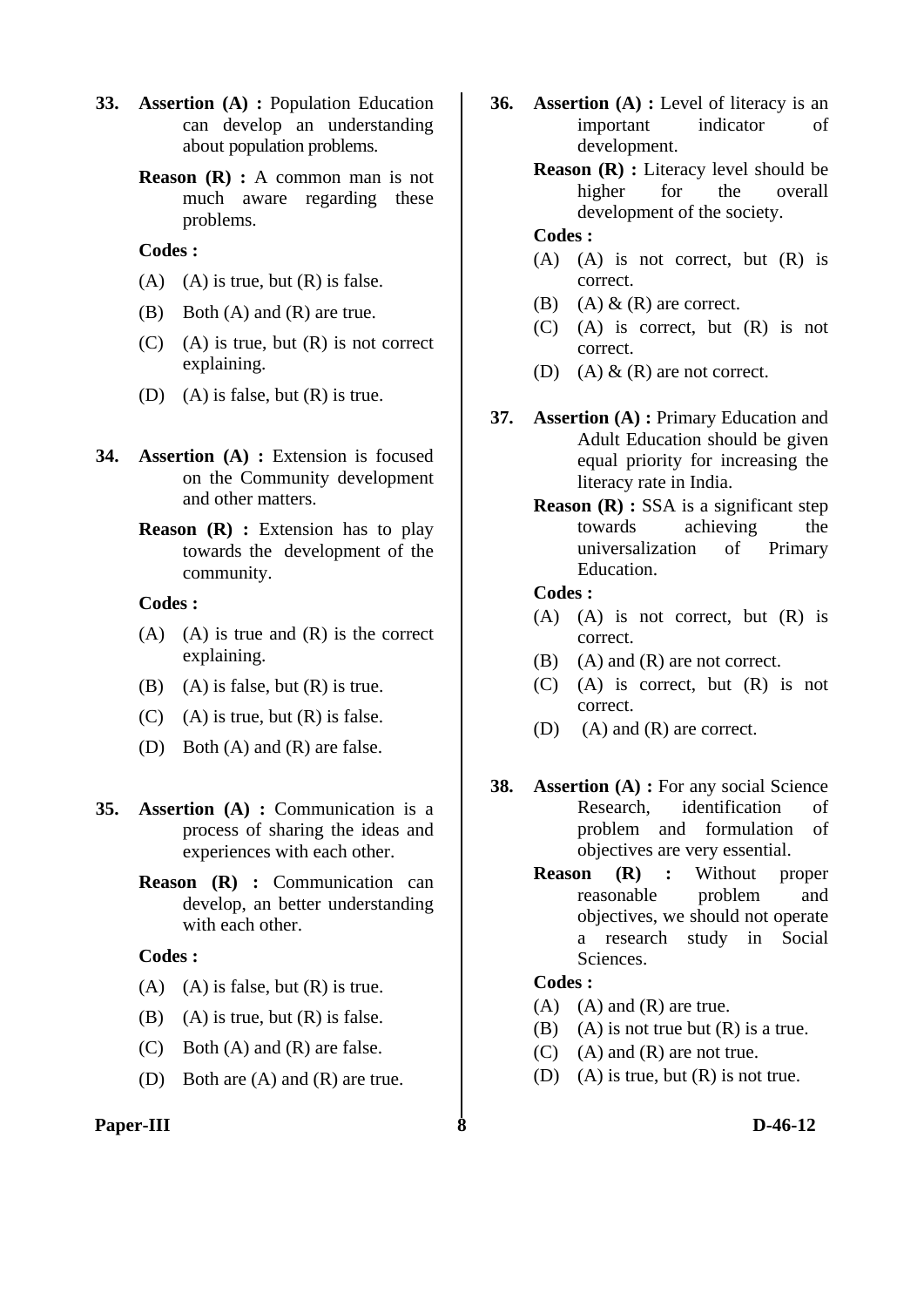- 33. अभिकथन (A) : जनसंख्या शिक्षा, जनसंख्या सम्बन्धि समस्याओं को समझने में सहयोग करती है ।
	- **कारण (R)** : एक आम आदमी अपनी समस्याओं के बारे में ज्यादा नहीं जानता हैं ।
	- <u>क</u>ूट:
	- $(A)$   $(A)$  सत्य है, परन्तु  $(R)$  असत्य है।
	- $(B)$  दोनों  $(A)$  एवं  $(R)$  दोनो सत्य हैं।
	- (C) (A) सत्य है, परन्तु (R) उसकी उचित व्याख्या नहीं है ।
	- (D) (A) असत्य है, परन्तु (R) सत्य है।
- 34. **अभिकथन** (A) : प्रसार, सामुदायिक विकास एवं अन्य मामलों पर केंद्रित होता है ।
	- **कारण (R)** : प्रसार, सामुदायिक विकास में अहम् भूमिका निभाता है ।
	- **कूट:**
	- $(A)$   $(A)$  सत्य है एवं  $(R)$  उसकी सही व्याख्या हे ।
	- $(B)$   $(A)$  असत्य है, परन्तु  $(R)$  सत्य है ।
	- (C) (A) सत्य है, परन्तु (R) असत्य है।
	- (D) (A) एवं (R) दोनों असत्य हैं ।
- **35. अभिकथन (A)** : सम्प्रेषण की प्रक्रिया एक दसरे के विचारों एवं अनुभवों का आदान प्रदान करती है ।
	- **कारण (R)** : सम्प्रेषण से, एक दूसरे के मध्य बेहतर समझदारी बढती है ।
	- <u>क</u>ूट :
	- $(A)$   $(A)$  असत्य है, परन्तु  $(R)$  सत्य है।
	- (B) (A) सत्य है, परन्तु (R) असत्य है।
	- (C)  $(A)$  और  $(R)$  दोनों असत्य हैं।
	- (D) (A) एवं (R) दोनों सत्य हैं ।
- 
- **36. अभिकथन** (A) : साक्षरता का स्तर विकास का एक महत्त्वपर्ण सचकांक है ।
	- **कारण (R)** : समाज के समग्र विकास के लिये साक्षरता स्तर को उच्च होना चाहिये ।
	- **कूट**:
	- (A)  $(A)$  सत्य नहीं है, परन्तु (R) सत्य है।
	- $(B)$   $(A)$  एवं  $(R)$  दोनों सत्य हैं ।
	- $(C)$   $(A)$  सत्य है, परन्तु  $(R)$  सत्य नहीं है।
	- (D)  $(A)$  एवं  $(R)$  दोनों असत्य हैं।
- 37. अभिकथन (A) : भारत में साक्षरता दर को बढ़ाने के लिए प्राथमिक शिक्षा तथा प्रौढ़ शिक्षा को समान प्राथमिकता दी जानी चाहिए ।
	- **कारण (R)** : प्राथमिक शिक्षा के सार्वत्रीकरण को हासिल करने के लिए एस.एस.ए. एक महत्त्वपूर्ण कदम है ।
	- **कूट:**
	- (A)  $(A)$  सही नहीं है, परन्तु (R) सही है।
	- $(B)$   $(A)$  तथा  $(R)$  सही नहीं हैं ।
	- (C) (A) सही है, परन्तु (R) सही नहीं है।
	- (D)  $(A)$  तथा  $(R)$  दोनों सही हैं ।
- **38. अभिकथन (A)** : समाज विज्ञान शोध में समस्या का निर्धारण तथा उद्देश्यों का निरूपण अति अनिवार्य हैं ।
	- **कारण (R)** : शोध करने योग्य उपर्युक्त समस्या एवं उपर्युक्त उद्देश्यों के बिना हमें समाज <u>विज्ञान में शोध संचालित नहीं करना</u> चाहिए $|$ ।

<u>क</u>ूट :

- $(A)$   $(A)$  तथा  $(R)$  सही हैं ।
- (B) (A) सही नहीं है, परन्तु (R) सही है।
- (C)  $(A)$  तथा  $(R)$  सही नहीं हैं ।
- (D) (A) सही है, परन्तु (R) सही नहीं है ।
- **D-46-12 9 Paper-III**
-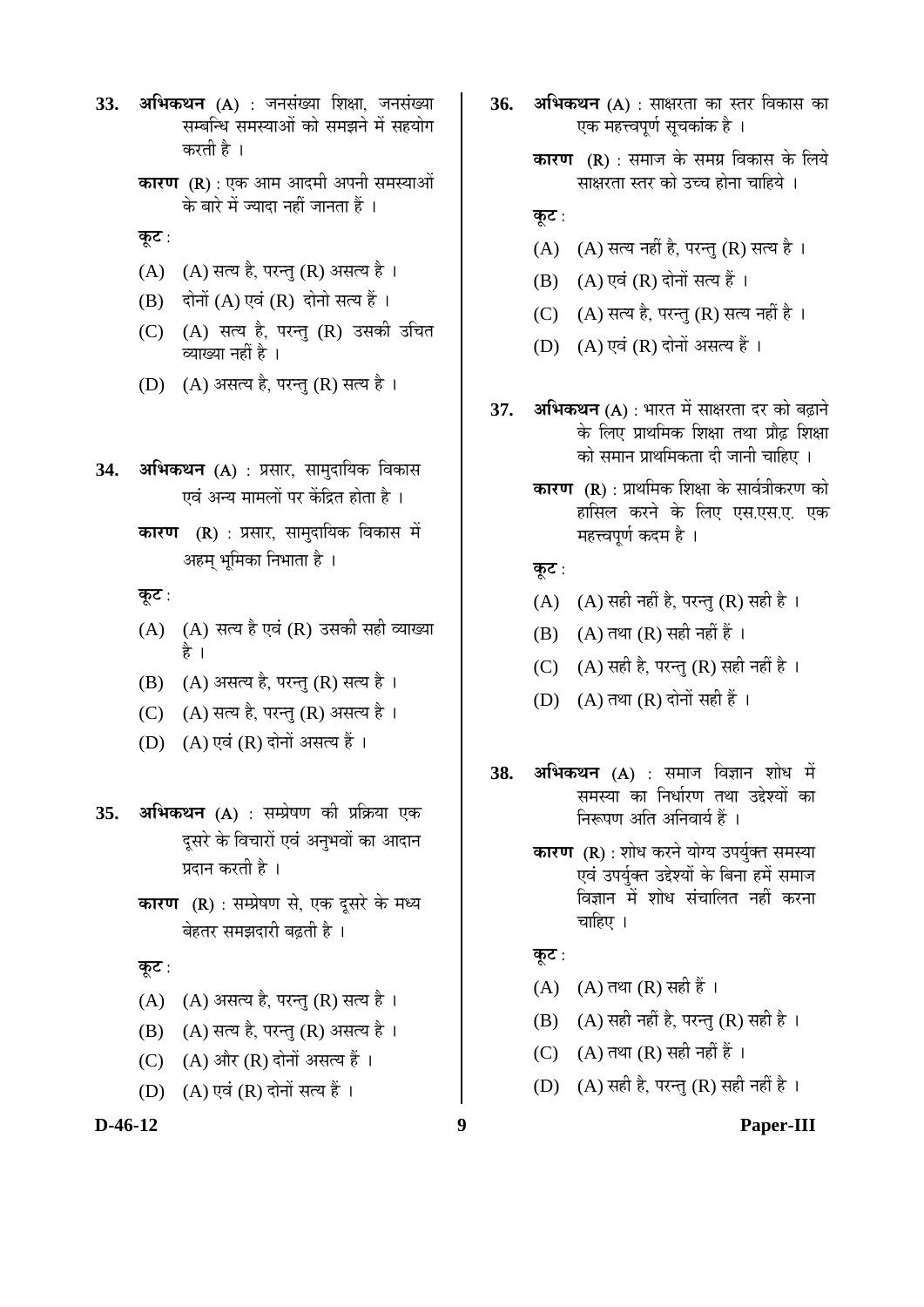- **39. Assertion (A) :** Adult Education is the most important and most noble of human endeavors.
	- **Reason (R) :** Adult Education enables humans to achieve their fullest Personal, Spiritual, Mental, Social and Physical Potentials.

- (A) (A) is not true but  $(R)$  is true.
- (B) (A) and (R) are not true.
- $(C)$  (A) and  $(R)$  are true.
- (D) (A) is true, but  $(R)$  is not true.
- **40. Assertion (A) :** Vocational education should aim at developing attitude, knowledge and skills for self employment.
	- **Reason (R) :** The Human Resource Development depends on imparting of Vocational Education.

#### **Codes :**

- (A) (A) is not correct, but (R) is correct.
- (B) (A) and (R) are not correct.
- (C) (A) is correct, but (R) is not correct.
- (D) (A) and (R) are correct.
- **41. Assertion (A) :** Adult Education should promote population consciousness among the adult learners.
	- **Reason (R) :** Population Education components forms part of the Adult Education curriculum.

## **Codes :**

- (A) (A) is not true, but  $(R)$  is true.
- $(B)$   $(A)$  and  $(R)$  are true.
- (C) (A) and (R) are not true.
- (D) (A) is true, but  $(R)$  is not true.

#### Paper-III **D-46-12**

- **42. Assertion (A):** Adult Education Dept's should co-ordinate between the university and the community for empowering the community.
	- **Reason (R) :** Extension was treated as third dimension of the university.

## **Codes :**

- $(A)$   $(A)$  and  $(R)$  are correct.
- (B) (A) is not correct, but (R) is correct.
- (C) (A) and (R) are not correct.
- (D) (A) is correct, but (R) is not correct.
- **43. Assertion (A) :** The review of Adult Education Programmes under NLM revealed that the training aspect of the programme was found to be weak.
	- **Reason (R) :** The training programmes have not been organized as per the guidelines of NLM at the field level.

## **Codes :**

- (A) (A) is not true, but  $(R)$  is true.
- (B) (A) and (R) are not true.
- $(C)$  (A) and  $(R)$  are true.
- (D) (A) is true, but  $(R)$  is not true.
- **44. Assertion (A) :** Extension activities of the university will accelerate the pace of agricultural production.
	- **Reason (R) :** Outreach activities of the university are not providing benefit to the community.

- $(A)$   $(A)$  and  $(R)$  are false.
- (B) (A) and (R) are true.
- $(C)$  (A) is not true, but  $(R)$  is true.
- (D) (A) is true, but (R) is false.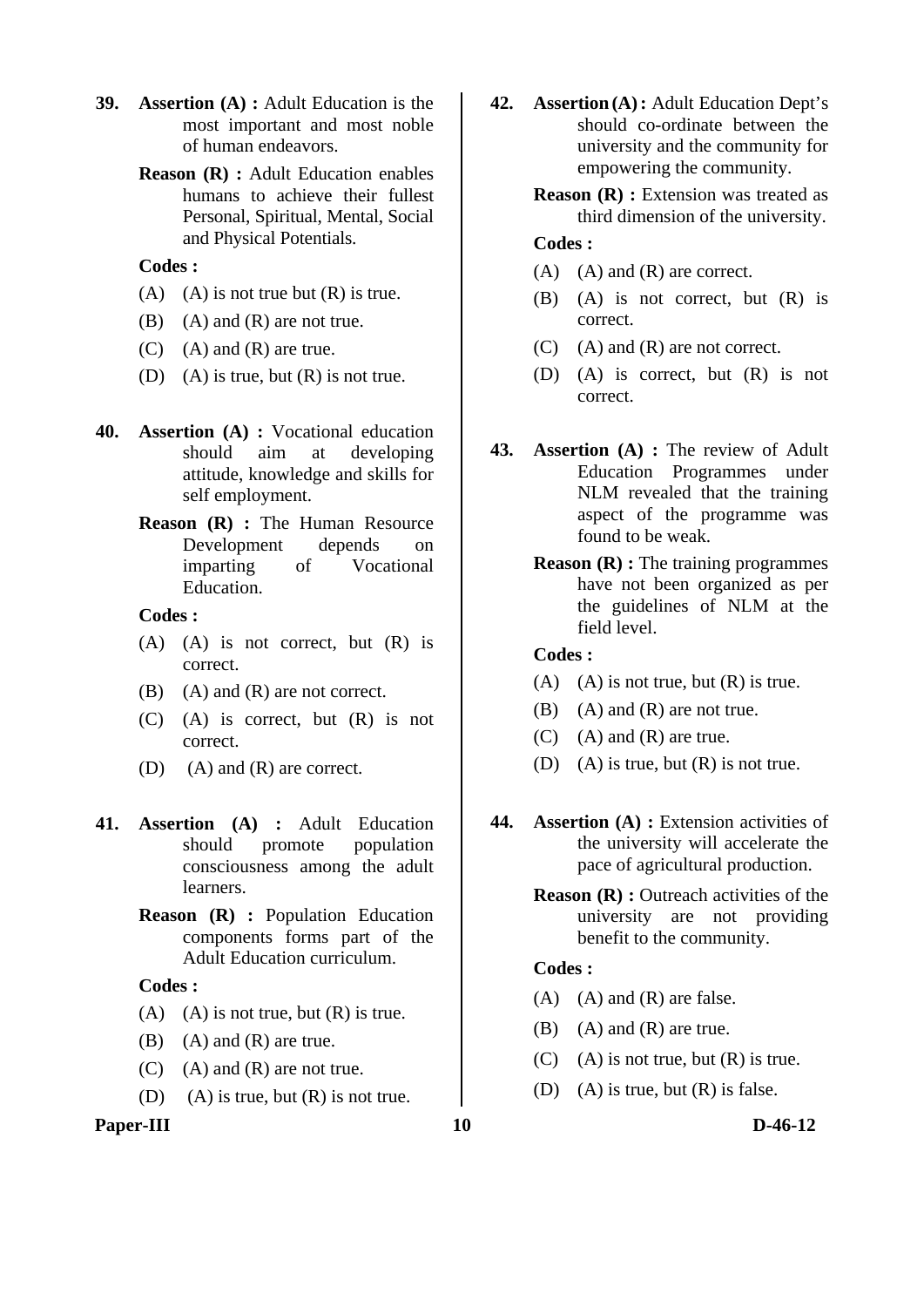- **39. अभिकथन (A) : मानव द्वारा किये गये सभी** प्रयासों में प्रौढ शिक्षा सर्वाधिक महत्त्वपर्ण एवं श्रेष्ठ प्रयास है ।
	- **कारण (R)** : प्रौढ़ शिक्षा मानवजाति को संपूर्ण वैयक्तिक, आध्यात्मिक, मानसिक, सामाजिक तथा शारीरिक संभावनाओं को हासिल करने में सक्षम बनाती है ।
	- <u>क</u>ूट:
	- (A)  $(A)$  सही नहीं है, परन्तु (R) सही है।
	- $(B)$   $(A)$  तथा  $(R)$  सही नहीं है ।
	- (C)  $(A)$  तथा  $(R)$  सही हैं ।
	- (D)  $(A)$  सही है, परन्तु (R) सही नहीं है ।
- **40. अभिकथन** (A) : व्यावसायिक शिक्षा का लक्ष्य स्वरोजगार के लिए मानसिकता, ज्ञान तथा कौशलों को विकसित करना होना चाहिए $\perp$ 
	- **कारण (R)** : मानव संसाधन विकास व्यावसायिक शिक्षा के शिक्षण पर निर्भर होता है $\perp$

**कूट**:

- (A)  $(A)$  सही नहीं है, परन्तु (R) सही है।
- $(B)$   $(A)$  तथा  $(R)$  सही नहीं हैं ।
- (C)  $(A)$  सही है, परन्तु (R) सही नहीं है।
- (D)  $(A)$  तथा  $(R)$  सही हैं ।
- **41. अभिकथन (A) : प्रौढ़ शिक्षा को प्रौढ़** शिक्षार्थियों में जनसंख्या के प्रति सजगता को बढाना चाहिए ।
	- **कारण (R)** : जनसंख्या शिक्षा के संघटक प्रौढ़ शिक्षा के पाठयक्रम में सम्मिलित किये जाते हैं ।

<u>क</u>ट:

- (A)  $(A)$  सही नहीं है, परन्तु (R) सही है।
- $(B)$   $(A)$  तथा  $(R)$  सही हैं ।
- (C)  $(A)$  तथा  $(R)$  सही नहीं हैं ।
- (D) (A) सही है, परन्तु (R) सही नहीं है ।
- **42. अभिकथन** (A) : समुदाय के सशक्तिकरण के लिए प्रौढ शिक्षा विभागों को विश्वविद्यालय तथा समदाय के बीच समन्वय स्थापित करना चाहिए ।
	- **कारण (R)** : विस्तार कार्य को विश्वविद्यालय का तृतीय आयाम माना गया है ।
	- <u>क</u>ूट :
	- $(A)$   $(A)$  तथा  $(R)$  सही हैं ।
	- (B) (A) सही नहीं है, परन्तु (R) सही है।
	- $(C)$   $(A)$  तथा  $(R)$  सही नहीं हैं ।
	- (D) (A) सही है, परन्तु (R) सही नहीं है।
- **43. अभिकथन (A)** : एन.एल.एम. के अंतर्गत प्रौढ़ शिक्षा कार्यक्रमों की समीक्षा से यह पता चला कि कार्यक्रमों का प्रशिक्षण संबंधी पहल कमज़ोर है।
	- **कारण (R)** : क्षेत्र-स्तर पर प्रशिक्षण कार्यक्रमों का आयोजनएन.एल.एम. के दिशानिर्देशों के अनुसार नहीं किया गया ।

<u>क</u>ूट:

- (A)  $(A)$  सही नहीं है, परन्तु (R) सही है।
- $(B)$   $(A)$  तथा  $(R)$  सही नहीं हैं ।
- (C)  $(A)$  तथा  $(R)$  सही हैं ।
- (D) (A) सही है, परन्तु (R) सही नहीं है।
- **44. अभिकथन** (A) : विश्वविद्यालय के विस्तारपरक कार्यकलापों से कृषकीय उत्पादन की गति तीव्र होगी ।
	- **कारण (R)** : विश्वविद्यालयों के 'आउटरीच' कार्यकलापों से समुदाय लाभान्वित नहीं हो रहे हैं ।

<u>कूट :</u>

- $(A)$   $(A)$  तथा  $(R)$  गलत हैं ।
- $(B)$  (A) तथा  $(R)$  सही हैं ।
- (C) (A) सही नहीं है, परन्तु (R) सही है।
- (D)  $(A)$  सही है, परन्त $(R)$  गलत है।

#### **D-46-12 11 Paper-III**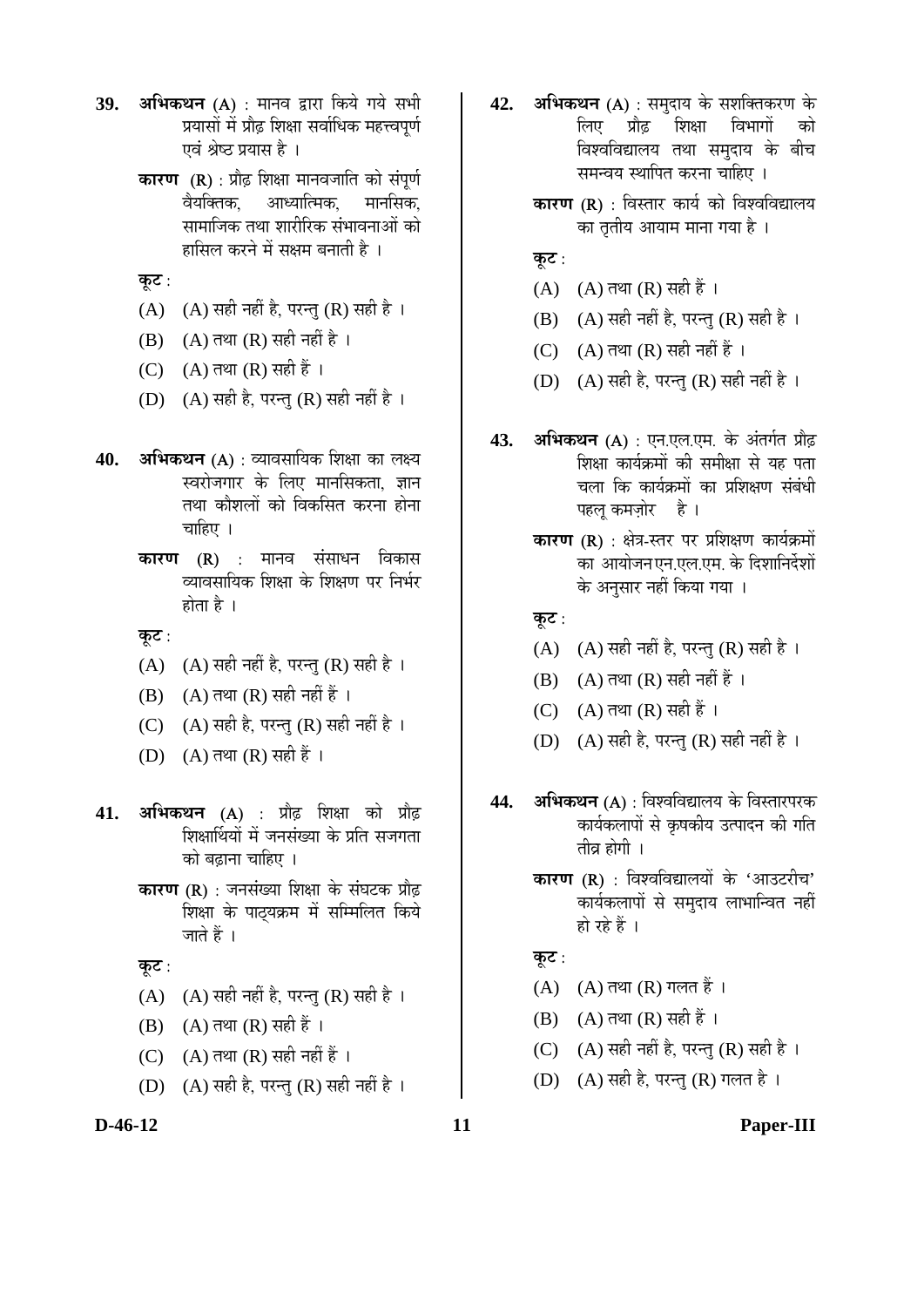- **45. Assertion (A) :** The participation of the Socially Backward Community is found to be low in Development Programmes.
	- **Reason (R) :** The Adult Education programmes provide awareness on Developmental programmes.

- (A) (A) is not true, but  $(R)$  is true.
- (B) (A) and (R) are true.
- (C) (A) is true, but  $(R)$  is not true.
- (D) (A) and (R) are not true.
- **46.** Arrange the following states in descending order of literacy rate in which they appeared. Use the code given below :
	- (i) Punjab
	- (ii) Manipur
	- (iii) Sikkim
	- (iv) Himachal Pradesh

### **Codes :**

- $(A)$  (iii), (iv), (i), (ii)
- (B) (ii), (i), (iii), (iv)
- $(C)$  (iv), (ii), (i), (iii)
- (D) (i), (iii), (iv), (ii)
- **47.** Arrange the stages of extension in order in which they appeared. Use the code given below :
	- (i) Evaluation
	- (ii) Execution
	- (iii) Feedback
	- (iv) Planning

## **Codes :**

- $(A)$  (iv), (ii), (i), (iii)
- (B) (ii), (iv), (iii), (i)
- $(C)$  (ii), (i), (iv), (iii)
- (D) (i), (iii), (ii), (iv)
- **Paper-III** D-46-12
- **48.** Arrange the stages involved in 'change' in order which they happen. Use the code given below :
	- (i) Coordination and integration of the change.
	- (ii) Awareness of a need to change.
	- (iii) Instruments of change.
	- (iv) Dealing with the need to change in positive ways.

## **Codes :**

- (A) (iii), (ii), (iv), (i)
- $(B)$  (i), (iv), (ii), (iii)
- $(C)$  (iv), (iii), (i), (ii)
- $(D)$  (ii), (iii), (iv), (i)
- **49.** Arrange the following stages in order they occur in human being. Use the code given below :
	- (i) Change in behaviour
	- (ii) Acquisition of knowledge
	- (iii) Change in attitude
	- (iv) Exposure to information

## **Codes :**

- $(A)$  (iv), (ii), (i), (iii)
- $(B)$  (iv), (ii), (iii), (i)
- $(C)$  (i), (iii), (iv), (ii)
- (D) (iv), (iii), (i), (ii)
- **50.** Arrange the following programmes as they were introduced in Adult Education in ascending order. Use the codes given below :
	- (i) National Adult Education Programme
	- (ii) Total Literacy campaign
	- (iii) Mass Programme of Functional Literacy
	- (iv) Post Literacy

- $(A)$  (i), (ii), (iv), (iii)
- (B) (iii), (i), (iv), (ii)
- $(C)$  (iv), (iii), (ii), (i)
- (D) (ii), (iv), (i), (iii)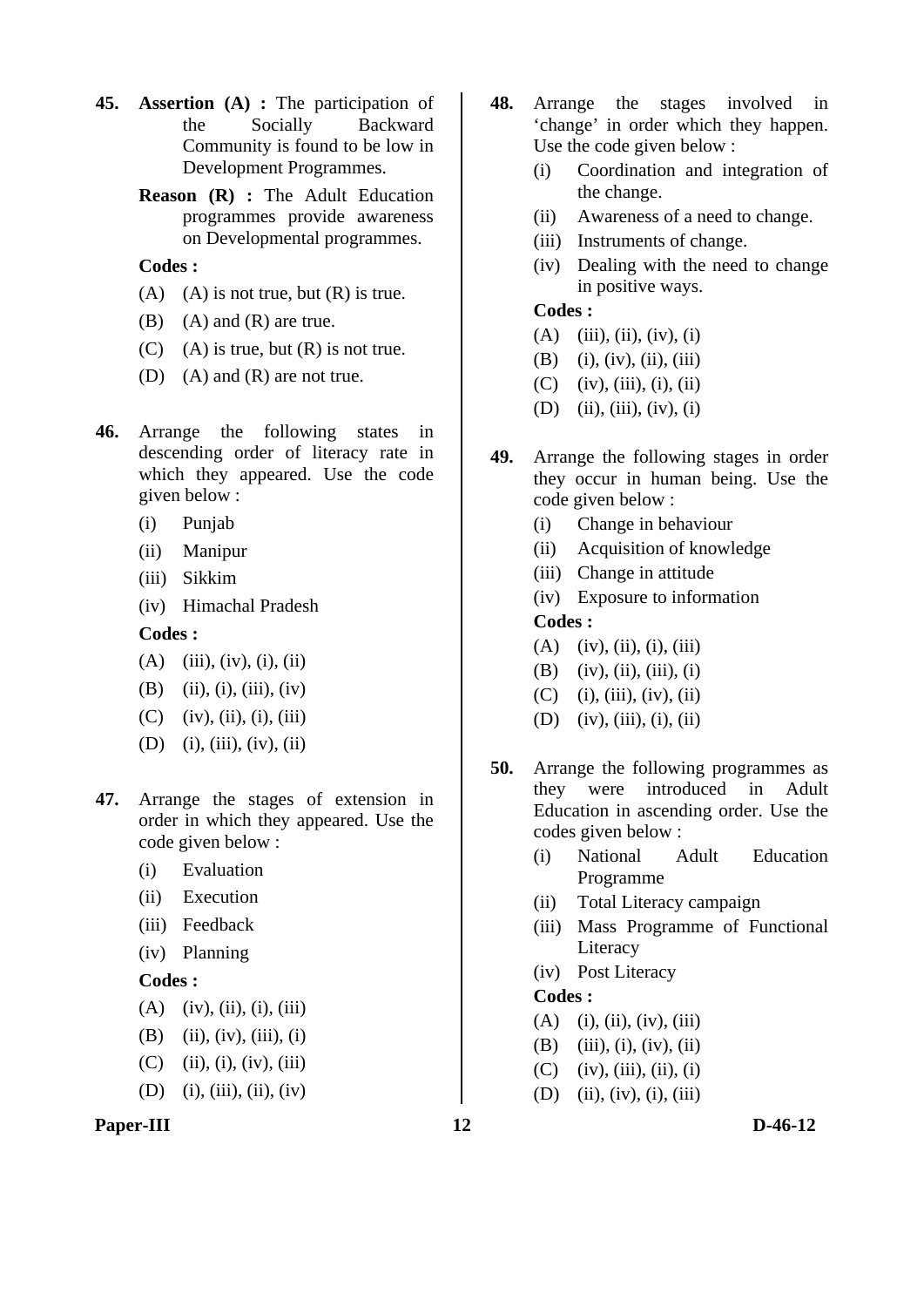- **45. अभिकथन** (A) : विकासमुलक कार्यक्रमों में सामाजिक रूप से विश्व के समुदाय की सहभागिता कम है ।
	- **कारण (R) : प्रौढ़ शिक्षा के कार्यक्रम** विकासमलक कार्यक्रमों पर जागरूकता प्रदान करते है $\perp$
	- **कूट:**
	- (A) (A) सही नहीं है, परन्तु (R) सही है।
	- (B)  $(A)$  तथा  $(R)$  सही हैं ।
	- (C)  $(A)$  सही है, परन्तु (R) सही नहीं है ।
	- (D)  $(A)$  तथा  $(R)$  सही नहीं है ।
- 46. निम्नलिखित राज्यों को साक्षरता दर के अवरोही क्रम में व्यवस्थित कीजिए । नीचे दिए गए कुटों का उपयोग कीजिए :
	- $(i)$  पंजाब
	- (ii) मणिपुर
	- (iii) सिक्किम
	- $(iv)$  हिमाचल प्रदेश

 $\Phi$ **:** 

- $(A)$  (iii), (iv), (i), (ii)
- (B) (ii), (i), (iii), (iv)
- $(C)$  (iv), (ii), (i), (iii)
- $(D)$  (i), (iii), (iv), (ii)
- 47. विस्तार कार्य के चरणों को उनके प्रयुक्त किए जाने के चरणों के अनुसार व्यवस्थित कीजिए । नीचे दिए गए कूटों का उपयोग कीजिए :
	- (i) मुल्यांकन
	- (ii) निष्पादन
	- (iii) प्रतिपुष्टि
	- $(iv)$  नियोजन

## $\overline{q}$ ः

- $(A)$  (iv), (ii), (i), (iii)
- (B) (ii), (iv), (iii), (i)
- (C) (ii), (i), (iv), (iii)
- (D) (i), (iii), (ii), (iv)



- 48. 'परिवर्तन' में सन्निहित चरणों को उनकी प्रयक्ति के क्रम में व्यवस्थित कीजिए । नीचे दिए गए कुटों का उपयोग कीजिए :
	- (i) परिवर्तन का समेकन तथा एकीकरण
	- (ii) परिवर्तन करने की आवश्यकता के प्रति सजागता
	- (iii) परिवर्तन का साधन
	- (iv) परिवर्तन करने की आवश्यकता के प्रति सकारात्मक तरीके अपनाना

## $\overline{\Phi}$ :

- $(A)$  (iii), (ii), (iv), (i)
- (B) (i), (iv), (ii), (iii)
- $(C)$  (iv), (iii), (i), (ii)
- (D) (ii), (iii), (iv), (i)
- 49. निम्नलिखित अवस्थाओं को मनुष्य में उनके उत्पन्न होने के क्रम में व्यवस्थित कोजिए । नीचे दिए गए कटों का उपयोग कीजिए :
	- (i) व्यवहार में परिवर्तन
	- $(ii)$  ज्ञानार्जन
	- (iii) मानसिकता में परिवर्तन
	- (iv) सूचना के सम्पर्क में आना
	- $\overline{a}$ ः
	- $(A)$  (iv), (ii), (i), (iii)
	- $(B)$  (iv), (ii), (iii), (i)
	- $(C)$  (i), (iii), (iv), (ii)
	- (D) (iv), (iii), (i), (ii)
- 50. ਜਿਸਗਿਰਿਕ कार्यक्रमों को प्रौढ शिक्षा के क्षेत्र में उनके आरंभ किए जाने के क्रम में व्यवस्थित कीजिए । नीचे दिए गए कूटों का उपयोग कीजिए :
	- (i) राष्ट्रीय प्रौढ़ शिक्षा कार्यक्रम
	- (ii) सम्पर्ण साक्षरता अभियान
	- (iii) सामुहिक कार्यात्मक साक्षरता कार्यक्रम
	- $(iv)$  उत्तर-साक्षरता

#### $\overline{\Phi}$ :

- $(A)$  (i), (ii), (iv), (iii)
- (B) (iii), (i), (iv), (ii)
- $(C)$  (iv), (iii), (ii), (i)
- $(D)$  (ii), (iv), (i), (iii)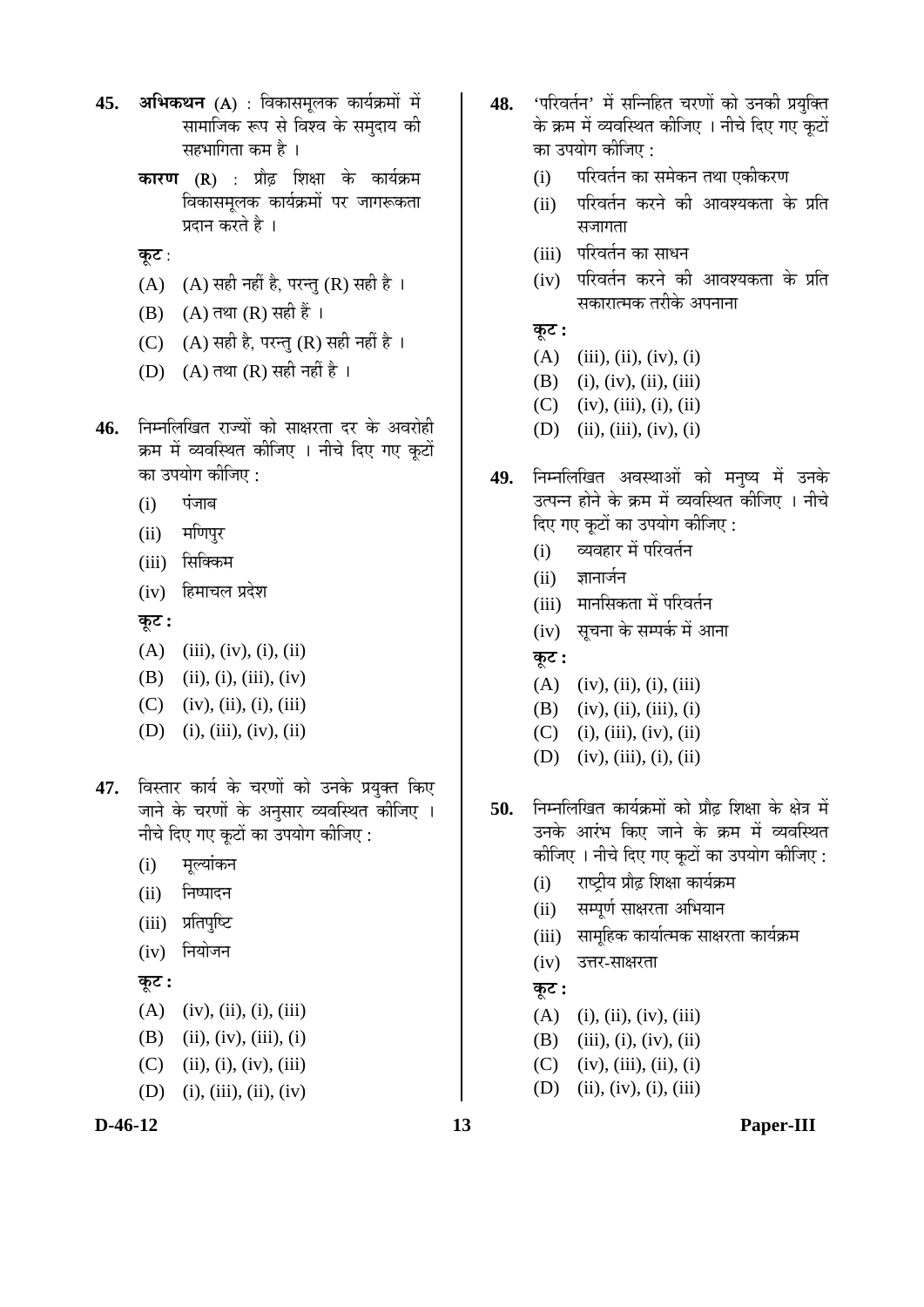- **51.** Arrange the following models of Adult Literacy accessding to the year of their launch. Use the code given below :
	- (i) Centre model
	- (ii) Area Development Approach Model
	- (iii) Each one teach one model
	- (iv) Functional Literacy model **Codes :**
	- $(A)$  (iv), (i), (iii), (ii)
	- (B) (ii), (iv), (i), (iii)
	- $(C)$  (iii), (ii), (iv), (i)
	- (D) (i), (iii), (ii), (iv)
- **52.** Arrange the following agencies of Adult Education in respect of their work responsibility from higher to lower. Use the code given below :
	- (i) SRC
	- (ii) DAE
	- (iii) ZSS
	- (iv) VEC

- $(A)$  (iv), (i), (iii), (ii)
- (B) (i), (ii), (iii), (iv)
- $(C)$  (ii), (i), (iii), (iv)
- (D) (iv), (iii), (ii), (i)
- **53.** Arrange the following Open Universities according to year of establishment in ascending order. Use the code given below :
	- (i) Kota Open University
	- (ii) Bhoj Open University
	- (iii) Indira Gandhi National Open University
	- (iv) Nalanda State Open University

## **Codes :**

- $(A)$  (iii), (i), (iv), (ii)
- (B) (i), (iii), (ii), (iv)
- $(C)$  (iv), (ii), (i), (iii)
- (D) (ii), (iv), (iii), (i)



- **54.** Arrange the following strategies of entry into community in order of their happening. Use the code given below :
	- (i) Rapport building
	- (ii) Teaching adults
	- (iii) Planning
	- (iv) Survey

## **Codes :**

- (A) (i), (ii), (iv), (iii)
- (B) (iii), (i), (ii), (iv)
- $(C)$  (iv), (iii), (ii), (i)
- (D) (iii), (iv), (i), (ii)
- **55.** Arrange the steps of activities of field work management in order to proper functioning in ascending order. Use the code given below :
	- (i) Monitoring and Evaluation
	- (ii) Resource mobilisation
	- (iii) Budgeting
	- (iv) Setting target

## **Codes :**

- $(A)$  (iii), (iv), (ii), (i)
- $(B)$  (iv), (iii), (ii), (i)
- $(C)$  (ii), (iv), (iii), (i)
- (D) (iii), (ii), (iv), (i)
- **56.** Arrange the stages of Research in which they are performed. Use the code given below :
	- (i) Tabulation and classification of data
	- (ii) Problem Identification
	- (iii) Analysis
	- (iv) Tool preparation

- $(A)$  (ii), (i), (iii), (iv)
- (B) (ii), (iv), (iii), (i)
- $(C)$  (ii), (iv), (i), (iii)
- $(D)$  (ii), (iii), (iv), (i)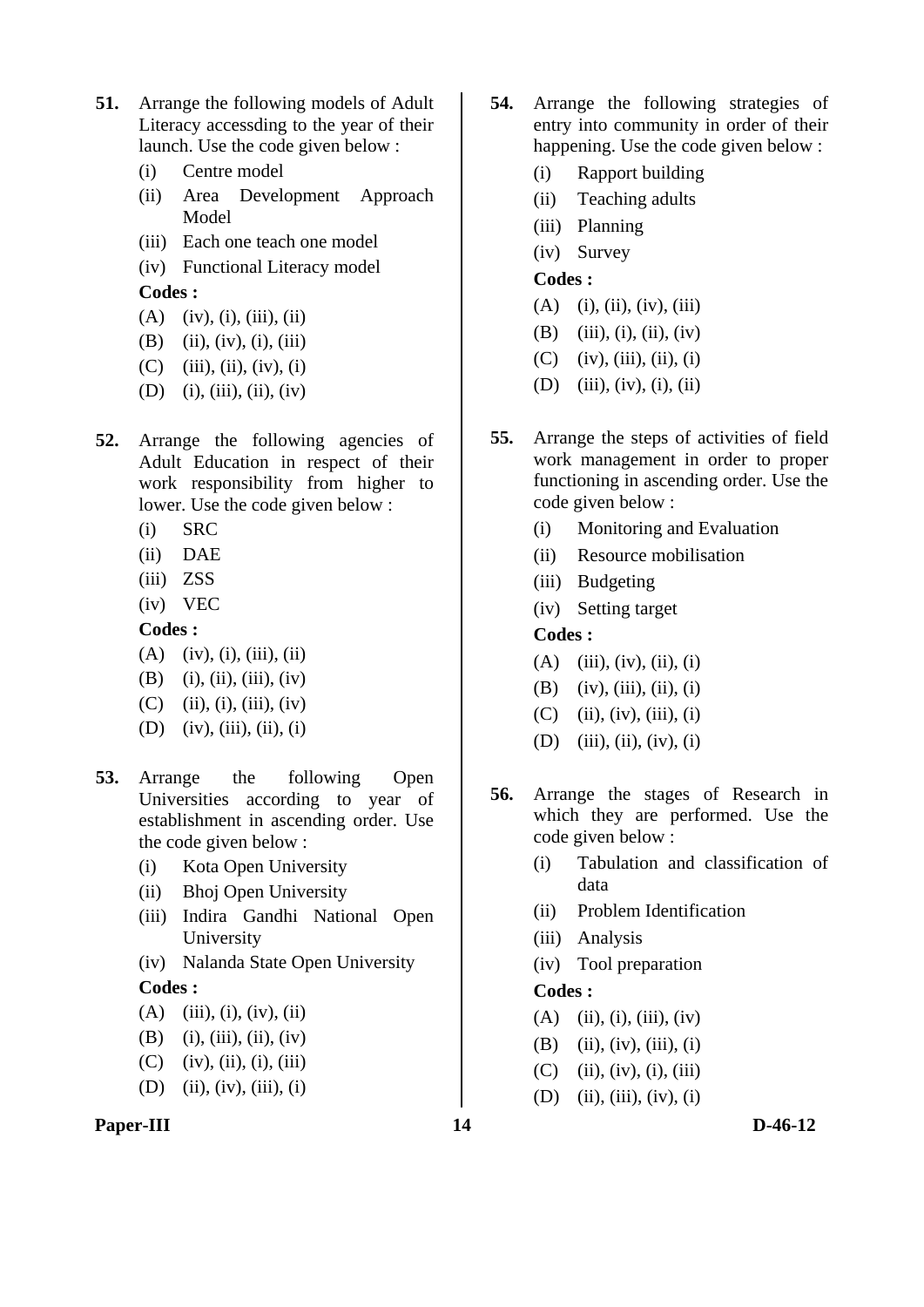- 51. प्रौढ साक्षरता के निम्नलिखित मॉडलों को उन्हें आरंभ किए जाने के वर्ष के क्रम में व्यवस्थित कीजिए । नीचे दिए गए कूट का उपयोग कीजिए :
	- (i) केन्द्र मॉडल
	- (ii) क्षेत्र विकास उपागम मॉडल
	- (iii) एक पढ़ाए एक को मॉडल
	- (iv) कार्यात्मक साक्षरता मॉडल

 $\overline{\phi}$ **:** 

- $(A)$  (iv), (i), (iii), (ii)
- $(B)$  (ii), (iv), (i), (iii)
- $(C)$  (iii), (ii), (iv), (i)
- $(D)$  (i), (iii), (ii), (iv)
- **52.** प्रौढ़ शिक्षा की निम्नलिखित एजेंसियों को उनकी कार्यपरक जिम्मेदारी के उच्च से निम्न के क्रम में व्यवस्थित कीजिए । नीचे दिए गए कूट का उपयोग कोजिए $:$ 
	- $(i)$   $Q\bar{Q}$   $Q\bar{Q}$ .  $\bar{Q}$
	- $(ii)$   $\vec{\mathbf{s}}$ .  $\nabla \cdot \vec{\mathbf{s}}$ .
	- (iii) जेड.एस.एस.
	- $(iv)$  वी.ई.सी.

<u>क</u>ूट :

- $(A)$  (iv), (i), (iii), (ii)
- (B) (i), (ii), (iii), (iv)
- $(C)$  (ii), (i), (iii), (iv)
- (D) (iv), (iii), (ii), (i)
- 53. निम्नलिखित मुक्त विश्वविद्यालयों को उनकी स्थापना वर्ष के आरोही क्रम में व्यवस्थित कीजिए । नीचे दिए गए कूट का उपयोग कीजिए :
	- $(i)$  कोटा मक्त विश्वविद्यालय
	- (ii) भोज मुक्त विश्वविद्यालय
	- (iii) इंदिरा गांधी राष्ट्रीय मुक्त विश्वविद्यालय
	- (iv) नालंदा राज्य मुक्त विश्वविद्यालय

### $\overline{\mathbf{p}}$ ट:

- $(A)$  (iii), (i), (iv), (ii)
- (B) (i), (iii), (ii), (iv)
- $(C)$  (iv), (ii), (i), (iii)
- (D) (ii), (iv), (iii), (i)

**D-46-12 15 Paper-III**

- 54. समदाय में पहुँच बनाने की निम्नलिखित यक्तियों को उनके अपनाएँ जाने के क्रम में व्यवस्थित कीजिए । नीचे दिए गए कूट का उपयोग कीजिए :
	- (i) मेल जोल बढाना
	- $(ii)$  प्रौढों का शिक्षण
	- $(iii)$  नियोजन
	- (iv) सर्वेक्षण
	- **Ûæú™ü :**
	- $(A)$  (i), (ii), (iv), (iii)
	- (B) (iii), (i), (ii), (iv)
	- $(C)$  (iv), (iii), (ii), (i)
	- (D) (iii), (iv), (i), (ii)
- 55. क्षेत्र कार्य प्रबंधन की गतिविधियों के चरणों को उपयक्त कार्यात्मकता के आरोही क्रम में व्यवस्थित कीजिए । नीचे दिए गए कूट का उपयोग कीजिए :
	- (i) अनुवीक्षण तथा मुल्यांकन
	- (ii) संसाधन जुटाना
	- $(iii)$  बजट बनाना
	- (iv) लक्ष्य निर्धारण
	- $\overline{\Phi}$ :
	- $(A)$  (iii), (iv), (ii), (i)
	- (B) (iv), (iii), (ii), (i)
	- $(C)$  (ii), (iv), (iii), (i)
	- (D) (iii), (ii), (iv), (i)
- **56.** शोध के चरणों को. जिस क्रम में उनका प्रयोग किया जाता है. क्रम में व्यवस्थित कीजिए । नीचे दिए गए कटों का उपयोग कीजिए :
	- $(i)$  हेटा का सारणीकरण तथा वर्गीकरण
	- (ii) समस्या निर्धारण
	- (iii) विश्लेषण
	- (iv) उपकरण निर्माण
	- $\overline{\phi}$ :
	- $(A)$  (ii), (i), (iii), (iv)
	- (B) (ii), (iv), (iii), (i)
	- $(C)$  (ii), (iv), (i), (iii)
	- (D) (ii), (iii), (iv), (i)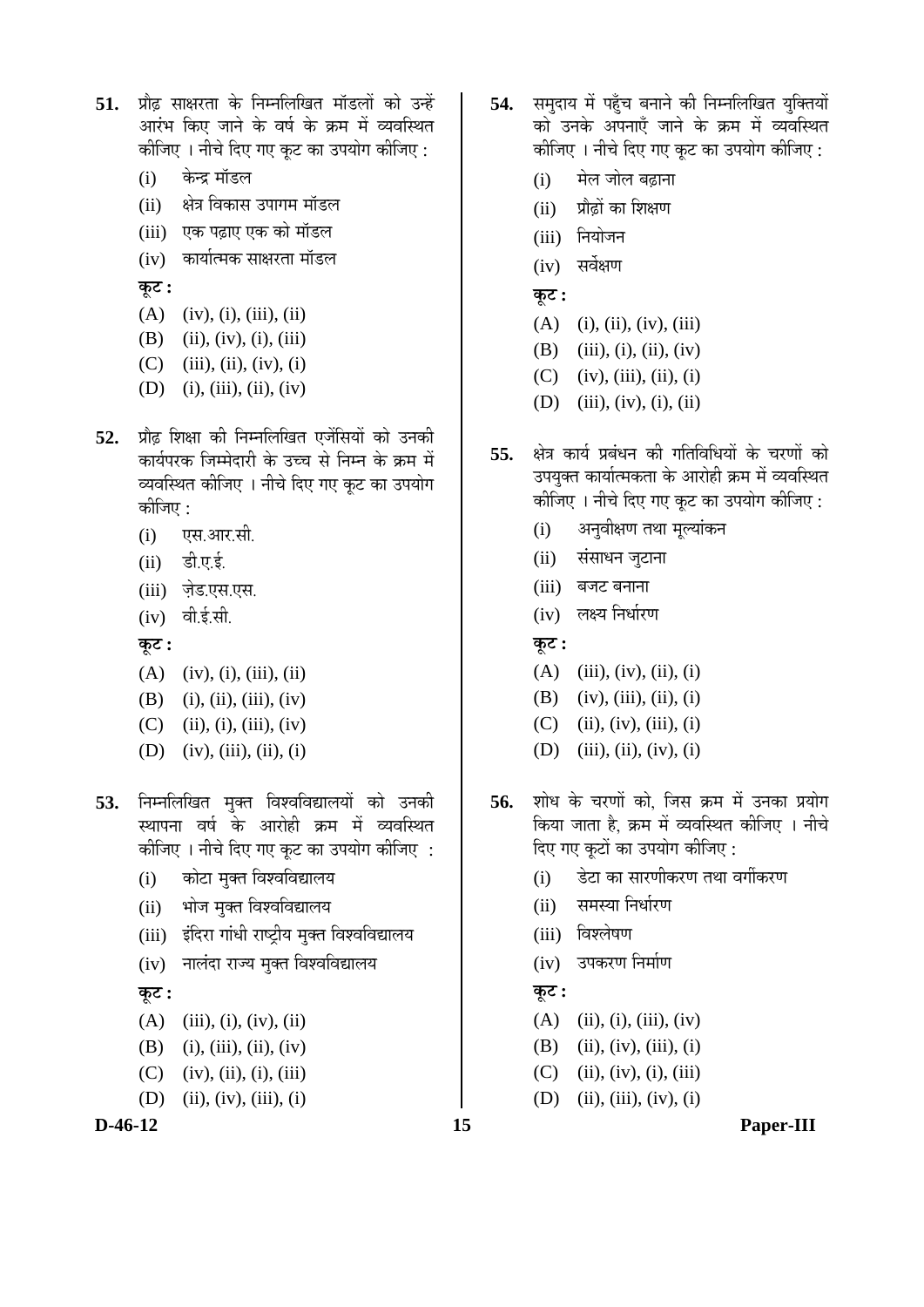- **57.** Arrange the stages in report writing steps in descending order. Use the code given below :
	- (i) Hypothesis
	- (ii) Objectives
	- (iii) Interpretation of data
	- (iv) Sampling technique

- $(A)$  (i), (ii), (iv), (iii)
- (B) (ii), (i), (iv), (iii)
- $(C)$  (ii), (iv), (i), (iii)
- (D) (ii), (i), (iii), (iv)
- **58.** Arrange the following teaching aid in use in Adult Education according to their effectiveness from lower to higher. Use the code given below :
	- (i) Leaflets
	- (ii) Video films
	- (iii) Overhead projector
	- (iv) Chart

#### **Codes :**

- $(A)$  (i), (ii), (iv), (iii)
- (B) (i), (ii), (iii), (iv)
- $(C)$  (i), (iii), (ii), (iv)
- (D) (iv), (i), (iii), (ii)
- **59.** Arrange the following steps of motivation in order of their use in the process of motivation. Use the code given below :
	- (i) Situation analysis
	- (ii) Conviction
	- (iii) Psychological treatment
	- (iv) Action

#### **Codes :**

- $(A)$  (i), (iii), (ii), (iv)
- (B) (i), (iv), (iii), (ii)
- $(C)$  (i), (ii), (iii), (iv)
- (D) (i), (iv), (ii), (iii)



- **60.** Arrange the following stages of Research design in the social survey in order of their formulation in Research design. Use the code given below :
	- (i) Selection of Area
	- (ii) Conclusion
	- (iii) Bibliography
	- (iv) Data collection

**Codes :**

- $(A)$  (iv), (i), (ii), (iii)
- (B) (iii), (ii), (iv), (i)
- $(C)$  (i), (ii), (iii), (iv)
- (D) (i), (iv), (ii), (iii)
- **61.** Match the items given under List I with the under List – II with the help of codes given below :

### **List – I List – II**

| (Establishment |
|----------------|
|----------------|

|                                  |               |  | Year) |
|----------------------------------|---------------|--|-------|
| a. Press Trust of India 1. 1878  |               |  |       |
| b. Press Association of 2. 1988  |               |  |       |
| India                            |               |  |       |
| c. Vernacular Press Act 3. 1915  |               |  |       |
| d. NLM was launched $\,$ 4. 1949 |               |  |       |
| Codes:                           |               |  |       |
| a                                | $\mathcal{C}$ |  |       |
|                                  |               |  |       |

| (A) 1   | $\mathbf{2}$ | 3 | 4            |
|---------|--------------|---|--------------|
| $(B)$ 4 | 3            | 2 | $\mathbf{I}$ |
| $(C)$ 4 | 3            | 1 | 2            |
| $(D)$ 2 | 1            | 3 | 4            |

**62.** Match the Items given under List – I with under the Items givenList–II with the help of codes given below :

|         |                | $List-I$      |                | $List - II$  |  |
|---------|----------------|---------------|----------------|--------------|--|
|         |                | a. Hypothesis |                | 1. Training  |  |
|         | b. Skill       |               |                | 2. Research  |  |
|         | c. Attitude    |               |                | 3. Levels    |  |
|         | d. Progress    |               |                | 4. Behaviour |  |
|         | Codes :        |               |                |              |  |
|         | a              | b             | C              | d            |  |
| $(A)$ 4 |                | 3             | $\overline{2}$ | 1            |  |
| $(B)$ 2 |                | 1             | $\overline{4}$ | 3            |  |
| (C)     | $\overline{1}$ | 3             | $\overline{4}$ | 2            |  |
| (D)     |                |               | 3              |              |  |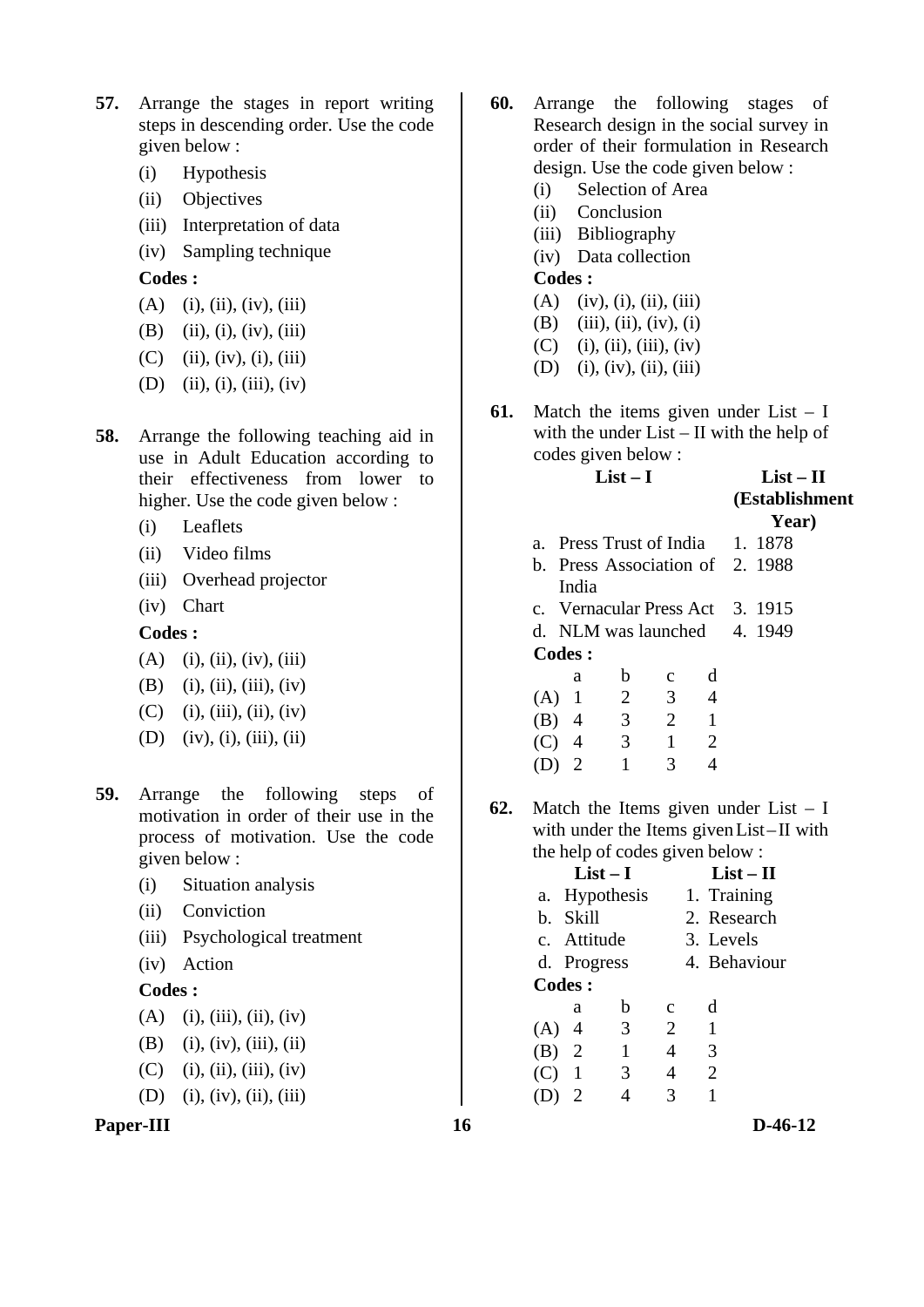57. प्रतिवेदन लेखन में सन्निहित निम्नलिखित चरणों को उनके आने के अवरोही क्रम में व्यवस्थित कीजिए । नीचे दिए गए कुट का उपयोग कीजिए :

- (i) संकल्पना
- $(ii)$  उद्देश्य
- (iii) डेटा की व्याख्या
- (iv) प्रतिचयन तकनीक
- $\overline{\phi}$ **:**
- (A) (i), (ii), (iv), (iii)
- (B) (ii), (i), (iv), (iii)
- (C) (ii), (iv), (i), (iii)
- (D) (ii), (i), (iii), (iv)
- 58. प्रौढ़ शिक्षा में प्रयुक्त निम्नलिखित शिक्षण सामग्रियों को उनकी प्रभावशीलता के क्रम निम्न से उच्च में व्यवस्थित कीजिए । नीचे दिए गए कुट का उपयोग कीजिए :
	- (i) लीफलेट
	- (ii) वीडियो फिल्म
	- (iii) ओवरहेड प्रोजेक्टर
	- $(iv)$  चार्ट
	- $\overline{\phi}$ :
	- $(A)$  (i), (ii), (iv), (iii)
	- (B) (i), (ii), (iii), (iv)
	- $(C)$  (i), (iii), (ii), (iv)
	- $(D)$  (iv), (i), (iii), (ii)
- 59. अभिप्रेरण के निम्नलिखित चरणों को अभिप्रेरण की प्रक्रिया में उनके उपयोग किए जाने के क्रम में व्यवस्थित कीजिए । नीचे दिए गए कूटों का उपयोग कीजिए :
	- (i) स्थिति विश्लेषण
	- (ii) धारणा
	- (iii) मनोवैज्ञानिक ट्रीटमेंट
	- $(iv)$  ऐक्शन

## $\Phi$ **:**

- $(A)$  (i), (iii), (ii), (iv)
- (B) (i), (iv), (iii), (ii)
- $(C)$  (i), (ii), (iii), (iv)
- $(D)$  (i), (iv), (ii), (iii)
- **60.** समाज सर्वेक्षण के शोध अभिकल्प में सम्मिलित निम्नलिखित चरणों को, शोध अभिकल्प में उनके किए जाने के क्रम में व्यवस्थित कीजिए । नीचे दिए गए कूटों का उपयोग कीजिए :
	- (i) क्षेत्र का चयन
	- (ii) निष्कर्ष
	- (iii) ग्रंथसूची
	- $(iv)$  औंकड़ा-संग्रह
	- $\overline{\phi}$ **:**
	- $(A)$  (iv), (i), (ii), (iii)
	- (B) (iii), (ii), (iv), (i)
	- $(C)$  (i), (ii), (iii), (iv)
	- (D) (i), (iv), (ii), (iii)
- **61.** सूची I में दिये गये तथ्यों का मिलान, कूट की सहायता से सूची – II से कीजिए :<br>सूची – I
- $\overline{A}$ ची II **(स्थापना वर्ष)** a. प्रेस ट्रस्ट ऑफ इंडिया  $1.$  सन्  $1878$ b. प्रेस एसोसियेशन ऑफ इंडिया 2. सन् 1988 c. वर्नाकूलर प्रेस एक्ट 3. सन् 1915 d. राष्ट्रीय साक्षरता मिशन 4. सन् 1949 <u>क</u>ट : a b c d (A) 1 2 3 4 (B) 4 3 2 1 (C) 4 3 1 2
- **62.** सूची I में दिये गये तथ्यों का मिलान कूट की सहायता से सूची – II से कीजिये :

(D) 2 1 3 4

**ÃÖæ"Öß – I ÃÖæ"Öß – II**  a. संकल्पनाएँ 1. प्रशिक्षण b. ÛúÖî¿Ö»Ö 2. †®ÖãÃÖÓ¬ÖÖ®Ö c. ´Ö®ÖÖê¾Öé×¢Ö 3. ßָü d. प्रगति 4. व्यवहार  $\Phi$ ः a b c d (A) 4 3 2 1 (B) 2 1 4 3 (C) 1 3 4 2 (D) 2 4 3 1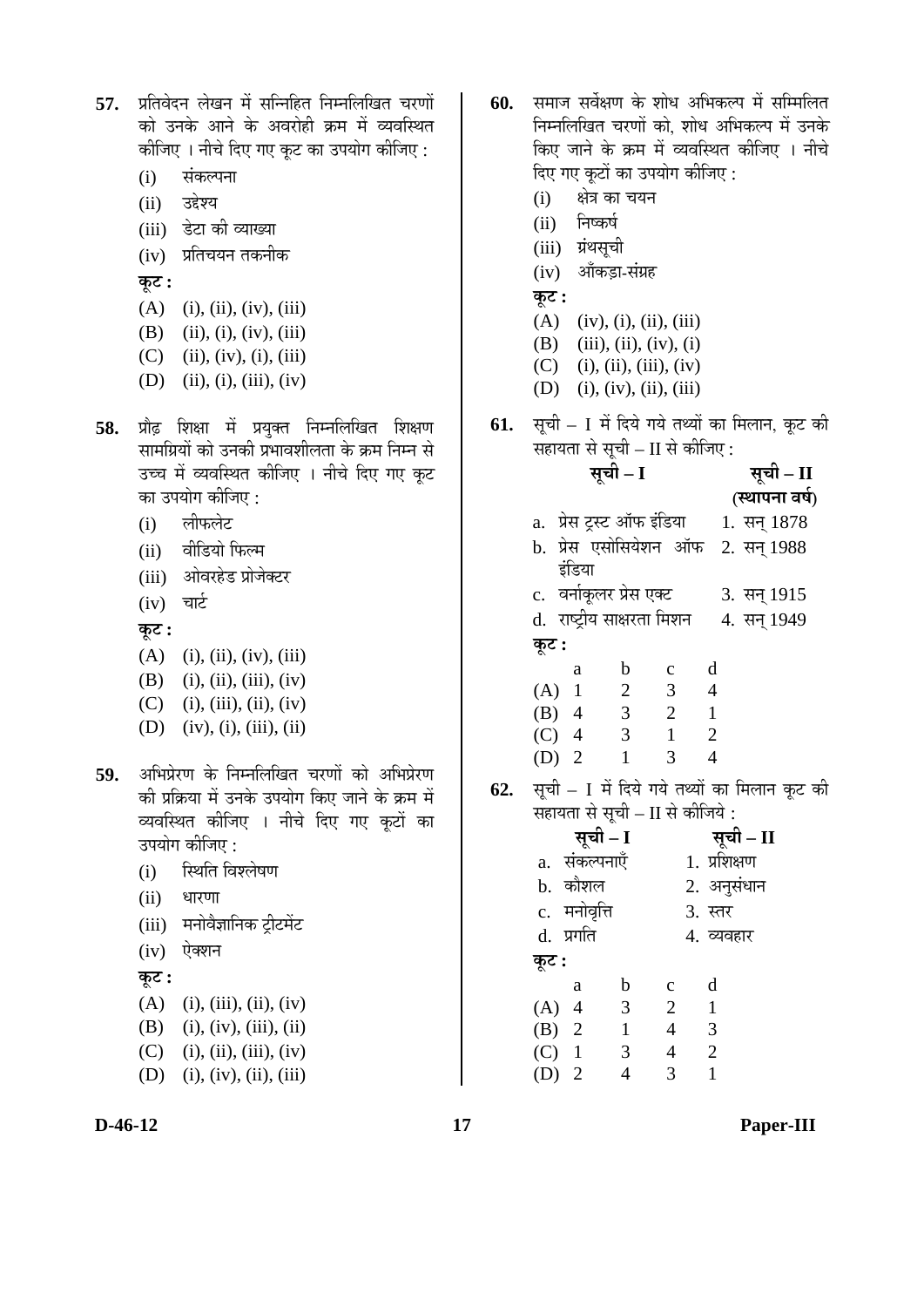| 63. | Match the item given under List $- I$                                                                                  |                                  |
|-----|------------------------------------------------------------------------------------------------------------------------|----------------------------------|
|     | with Item given under $List - II$ with the                                                                             |                                  |
|     | help of code given below:                                                                                              |                                  |
|     | $List-I$                                                                                                               | $List-II$                        |
|     | <b>Teaching Methods</b><br>a.                                                                                          | 1. Charts                        |
|     | <b>Teaching Aid</b><br>b.                                                                                              | 2. Books                         |
|     | <b>Teaching Material</b><br>$\mathbf{c}$ .                                                                             | 3. Extension                     |
|     | d. Home & Farm visit 4. Discussion                                                                                     |                                  |
|     | <b>Codes:</b>                                                                                                          |                                  |
|     | b<br>а<br>$\mathbf c$                                                                                                  | d                                |
|     | (A)<br>$\overline{\mathcal{A}}$<br>1                                                                                   | 3                                |
|     | $(B)$ 3<br>$\mathbf{1}$<br>$\mathbf{1}$                                                                                | $\overline{4}$<br>$\overline{4}$ |
|     | $\begin{array}{c} 2 \\ 2 \\ 3 \\ 1 \end{array}$<br>$\frac{2}{2}$<br>(C)<br>$\overline{4}$<br>(D)                       | 3                                |
| 64. | Match the items given under List $- I$                                                                                 |                                  |
|     | with the item given under $List - II$ with                                                                             |                                  |
|     | the help of codes given below :                                                                                        |                                  |
|     | $List-I$                                                                                                               | $List - II$                      |
|     | Participatory<br>a.                                                                                                    | 1. Social                        |
|     | approach                                                                                                               | Movement                         |
|     | Participatory<br>b.                                                                                                    | 2. Ready to learn                |
|     | Development                                                                                                            |                                  |
|     | Psychological<br>c.                                                                                                    | 3. Ready to do                   |
|     | participation                                                                                                          |                                  |
|     | Active<br>d.                                                                                                           | 4. Mutual benefit                |
|     | participation                                                                                                          |                                  |
|     | <b>Codes:</b>                                                                                                          |                                  |
|     | b<br>a<br>c                                                                                                            | d                                |
|     | (A)<br>4<br>$\mathbf{1}$                                                                                               | 3                                |
|     | $\frac{3}{1}$<br>(B)                                                                                                   | $\overline{4}$                   |
|     | $\begin{array}{c} 2 \\ 1 \\ 3 \\ 4 \end{array}$<br>$\begin{array}{c} 2 \\ 2 \\ 3 \end{array}$<br>(C)<br>$\overline{2}$ | 4<br>1                           |
|     | (D)                                                                                                                    |                                  |
| 65. | Match the items given under the $List - I$                                                                             |                                  |
|     | with items under $List - II$ with the help                                                                             |                                  |
|     | of code given below :                                                                                                  |                                  |
|     | $List-I$                                                                                                               | $List-II$                        |
|     | Report writing<br>a.                                                                                                   | 1. Research                      |
|     |                                                                                                                        | Design                           |
|     | Objective<br>b.<br>formulation                                                                                         | 2. Survey                        |
|     |                                                                                                                        |                                  |
|     | Data collection<br>$\mathbf{c}$ .<br>d.<br>Resource                                                                    | 3. Sampling<br>4. Monetization   |
|     | <b>Codes:</b>                                                                                                          |                                  |
|     | b                                                                                                                      | d                                |
|     | $\mathbf c$<br>а<br>$(A)$ 3<br>$\overline{c}$<br>4                                                                     | $\mathbf{1}$                     |
|     | $\overline{2}$<br>(B)<br>$\mathbf{1}$<br>3                                                                             | 4                                |
|     | $(C)$ 1<br>3<br>4                                                                                                      | $\overline{c}$                   |
|     |                                                                                                                        |                                  |

| 63.<br>Match the item given under List $- I$                                                                         | 66. | Match the items given under List $- I$                                                                                  |                 |
|----------------------------------------------------------------------------------------------------------------------|-----|-------------------------------------------------------------------------------------------------------------------------|-----------------|
| with Item given under $List - II$ with the                                                                           |     | with item given under $List - II$ with the                                                                              |                 |
| help of code given below:                                                                                            |     | help of given codes :                                                                                                   |                 |
| $List-I$<br>$List - II$                                                                                              |     | $List-I$                                                                                                                | $List - II$     |
| a. Teaching Methods<br>1. Charts                                                                                     |     | a. Improvement of                                                                                                       | 1. Functional   |
| b. Teaching Aid<br>2. Books                                                                                          |     | <b>Literacy Rate</b>                                                                                                    | training        |
| c. Teaching Material<br>3. Extension                                                                                 |     | b. Improvement of Skill 2. T.L.C.                                                                                       |                 |
| d. Home & Farm visit 4. Discussion                                                                                   |     | c. Improvement of                                                                                                       | 3. P.L.C.       |
| <b>Codes:</b>                                                                                                        |     | <b>Economic Status</b>                                                                                                  |                 |
| d<br>b<br>a<br>$\mathbf c$                                                                                           |     | d. Improvement of                                                                                                       | 4. Vocational   |
| $\mathbf{1}$<br>$(A)$ 4                                                                                              |     | Post Literacy                                                                                                           | training        |
| $\begin{array}{c} 3 \\ 4 \\ 4 \end{array}$<br>$\begin{array}{c} 2 \\ 2 \\ 3 \end{array}$<br>3<br>$\mathbf{1}$<br>(B) |     | <b>Codes:</b>                                                                                                           |                 |
| $\frac{2}{2}$<br>$\mathbf{1}$<br>(C)<br>3<br>$\mathbf{1}$<br>$\overline{4}$<br>(D)                                   |     | b<br>d<br>$\mathbf{C}$<br>a                                                                                             |                 |
|                                                                                                                      |     | $\mathfrak{Z}$<br>$\frac{2}{4}$<br>$\overline{4}$<br>(A)<br>$\mathbf{1}$                                                |                 |
| 64.<br>Match the items given under List $- I$                                                                        |     | $\mathbf{1}$<br>$\mathfrak{Z}$<br>2<br>(B)                                                                              |                 |
| with the item given under $List - II$ with                                                                           |     | 3<br>$\overline{2}$<br>$\overline{4}$<br>$\mathbf{1}$<br>(C)<br>3<br>$\mathbf{1}$<br>$\overline{4}$<br>2<br>(D)         |                 |
| the help of codes given below:                                                                                       |     |                                                                                                                         |                 |
| $List-I$<br>$List - II$                                                                                              | 67. | Match the items given under List $- I$                                                                                  |                 |
| a. Participatory<br>1. Social                                                                                        |     | with the $List - II$ .                                                                                                  |                 |
| approach<br>Movement                                                                                                 |     | $List-I$                                                                                                                | $List - II$     |
| b. Participatory<br>2. Ready to learn<br>Development                                                                 |     | Third dimension<br>a.                                                                                                   | 1. Learning     |
| c. Psychological<br>3. Ready to do                                                                                   |     |                                                                                                                         | society         |
| participation                                                                                                        |     | b. Life long learning                                                                                                   | 2. Evaluation   |
| d. Active<br>4. Mutual benefit                                                                                       |     | c. Academic credit                                                                                                      | 3. Extension    |
| participation                                                                                                        |     | d. Open learning                                                                                                        | 4. IGNOU        |
| <b>Codes:</b>                                                                                                        |     | <b>Codes:</b>                                                                                                           |                 |
| d<br>b<br>$\mathbf C$<br>a                                                                                           |     | b<br>d<br>$\mathbf C$<br>a                                                                                              |                 |
| $\mathbf{2}$<br>$\mathfrak{Z}$<br>$(A)$ 4<br>$\mathbf{1}$                                                            |     | 2<br>$\mathfrak{Z}$<br>(A)<br>$\mathbf{1}$<br>$\overline{4}$<br>$\overline{4}$<br>$\mathfrak{Z}$<br>$\mathbf{1}$<br>(B) |                 |
| $\overline{4}$<br>$\mathbf{1}$<br>3<br>$\overline{c}$<br>(B)                                                         |     | $rac{2}{3}$<br>$\overline{4}$<br>$\mathbf{1}$<br>(C)                                                                    |                 |
| $\overline{2}$<br>3<br>$\overline{4}$<br>$\mathbf{1}$<br>(C)                                                         |     | $\frac{2}{2}$<br>3<br>$\mathbf{1}$<br>$\overline{4}$<br>(D)                                                             |                 |
| 3<br>$\mathbf{1}$<br>$\overline{2}$<br>$\overline{4}$<br>(D)                                                         |     |                                                                                                                         |                 |
| Match the items given under the List $- I$<br>65.                                                                    | 68. | Match the items given under List $- I$                                                                                  |                 |
| with items under $List - II$ with the help                                                                           |     | with item given under $List - II$ .<br>$List-I$                                                                         | $List - II$     |
| of code given below:                                                                                                 |     | a. Extension                                                                                                            | 1. Professional |
| $List-I$<br>$List - II$                                                                                              |     | worker                                                                                                                  | Advocacy        |
| a. Report writing<br>1. Research                                                                                     |     | b. Extension                                                                                                            | 2. Professional |
| Design                                                                                                               |     | communication                                                                                                           | training        |
| b. Objective<br>2. Survey                                                                                            |     | c. Legal<br>support                                                                                                     | 3. Professional |
| formulation                                                                                                          |     | extension                                                                                                               | Motivation      |
| c. Data collection<br>3. Sampling                                                                                    |     | d. Skill extension                                                                                                      | 4. Professional |
| 4. Monetization<br>d. Resource                                                                                       |     | education                                                                                                               | leaders         |
| <b>Codes:</b>                                                                                                        |     | <b>Codes:</b>                                                                                                           |                 |
| d<br>b<br>a<br>c                                                                                                     |     | d<br>b<br>c<br>a                                                                                                        |                 |
| $(A)$ 3<br>$\overline{2}$<br>$\mathbf{1}$<br>4                                                                       |     | $\mathfrak{Z}$<br>$\overline{4}$<br>(A)<br>$\mathbf{1}$                                                                 |                 |
| 3<br>$(B)$ 2<br>$\mathbf{1}$<br>$\overline{4}$                                                                       |     | $\begin{array}{c} 2 \\ 4 \\ 4 \end{array}$<br>$\mathfrak{Z}$<br>(B)<br>$\mathbf{1}$                                     |                 |
| $\frac{2}{3}$<br>$\mathfrak{Z}$<br>$\overline{4}$<br>$\mathbf{1}$<br>(C)                                             |     | $\frac{2}{3}$<br>3<br>$\mathbf{1}$<br>(C)                                                                               |                 |
| $\overline{2}$<br>$\mathbf{1}$<br>$(D)$ 4                                                                            |     | $\mathbf{1}$<br>$\overline{4}$<br>2<br>(D)                                                                              |                 |
| Paper-III<br>18                                                                                                      |     |                                                                                                                         | $D-46-12$       |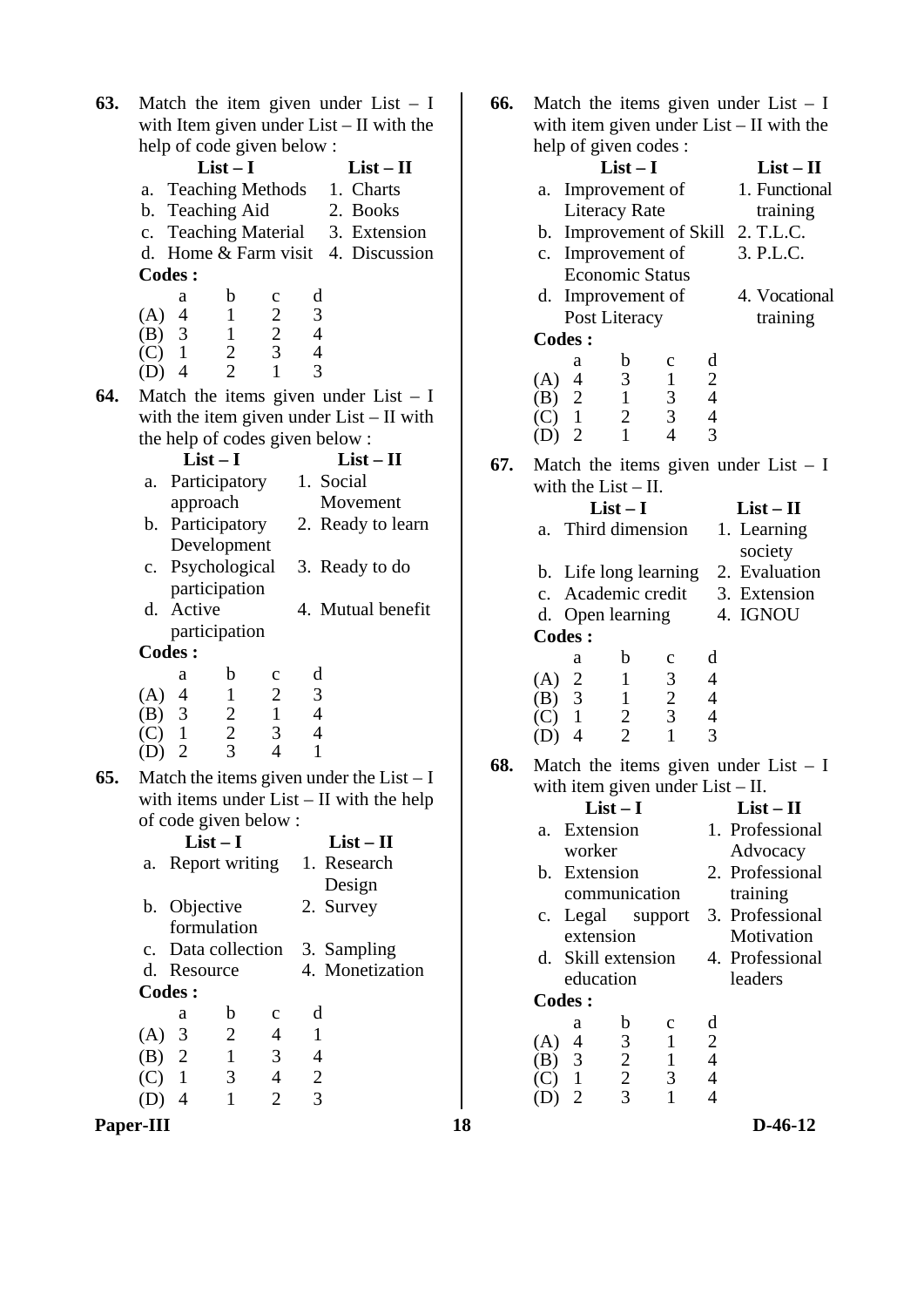**63.** सूची – I का मिलान सूची – II से कूट की सहायता से कीजिए : **ÃÖæ"Öß – I ÃÖæ"Öß – II**  a. ׿ÖõÖÞÖ ×¾Ö׬ֵÖÖÑ 1. "ÖÖ™ÔËüÃÖ b. शिक्षण उपकरण c. ׿ÖõÖÞÖ ÃÖÖ´ÖÝÖÏß 3. ¯ÖÏÃÖÖ¸ü d. घर एवं फार्म भ्रमण 4. चर्चा  $\Phi$ ः a b c d (A)  $4$  1 2 3<br>(B)  $3$  1 2 4 (B)  $3 \t 1 \t 2 \t 4$ <br>(C)  $1 \t 2 \t 3 \t 4$  $\begin{array}{cccc} \text{(C)} & 1 & 2 & 3 & 4 \\ \text{(D)} & 4 & 2 & 1 & 3 \end{array}$  $(D)$  4 64. सूची – I का मिलान दिये गये कूट की सहायता से सची – II से कीजिए : **ÃÖæ"Öß – I ÃÖæ"Öß – II**   $a.$  सहभागिता अधिगम 1. सामाजिक अभियान b. सहभागिता विकास 2. सीखने को तत्पर c. मनोवैज्ञानिक सहभागिता 3. करने को तत्पर d. सक्रिय सहभागिता 4. उभयपक्षीय लाभ  $\Phi$ **:**  a b c d (A)  $\begin{matrix} 4 & 1 & 2 & 3 \\ 1 & 3 & 2 & 1 & 4 \end{matrix}$ (B)  $3$   $2$   $1$   $4$ <br>(C)  $1$   $2$   $3$   $4$ (C)  $1$   $2$   $3$   $4$ <br>(D)  $2$   $3$   $4$   $1$  $(D)$  2 **65.** सूची – I का मिलान सूची – II से कूट की सहायता से कीजिये : **ÃÖæ"Öß – I ÃÖæ"Öß – II**  a. प्रतिवेदन लेखन 1. शोध संरचना b. उद्देश्य निर्धारण 2. सर्वेक्षण c. औंकड़ों का संकलन 3. निदर्शन d. संसाधन 4. एकत्रित करना (जुटाना)  $\Phi$ **:**  a b c d (A) 3 2 4 1 (B) 2 1 3 4 (C)  $1 \t 3 \t 4 \t 2$ <br>(D)  $4 \t 1 \t 2 \t 3$  $(D)$  4 1 2

**D-46-12 19 Paper-III 66.** सूची – I का मिलान कूट की सहायता से सूची – II से कीजिये : **ÃÖæ"Öß – I ÃÖæ"Öß – II**  a. साक्षरतादर में बढ़ोतरी 1. कार्यात्मक प्रशिक्षण b. ÛúÖî¿Ö»Ö ´Öë ¾Öéרü 2. ™üß.‹»Ö.ÃÖß. c. आर्थिक स्तर में सुधार 3. पी.एल.सी.<br>d. उत्तर साक्षरता में उन्नति 4. व्यावसायिक d. उत्तर साक्षरता में उन्नति प्रशिक्षण  $\overline{\phi}$ **:**  a b c d (A)  $\begin{matrix} 4 & 3 & 1 & 2 \\ 1 & 2 & 1 & 3 & 4 \end{matrix}$  $(B)$  2 (C)  $1$  2 3 4<br>(D)  $2$  1 4 3  $(D)$  2 **67.** सूची – I का मिलान सूची – II से कूट की सहायता से कीजिये : **ÃÖæ"Öß – I ÃÖæ"Öß – II**  a. तृतीय आयाम <br />
1. लर्निंग सोसाइटी b. आजीवन शिक्षा 2. मूल्यांकन c. अकादमिक क्रेडिट 3. प्रसार d. मुक्त शिक्षण 4. इग्नु  $\Phi$ **:**  a b c d (A)  $2 \t 1 \t 3 \t 4$ <br>(B)  $3 \t 1 \t 2 \t 4$ (B) 3 1 2 4<br>(C) 1 2 3 4 (C)  $1$   $2$   $3$   $4$ <br>(D)  $4$   $2$   $1$   $3$  $(D)$  4 68. सूची – I का मिलान कूट की सहायता से सूची – II से कीजिये : **ÃÖæ"Öß – I ÃÖæ"Öß – II**  a. प्रसार कार्यकर्त्ता <sup>1.</sup> व्यावसायिक पक्ष पोषण b. प्रसार सम्प्रेषण 2. व्यावसायिक ा प्रशिक्षण<br>3. व्यावसायिक c. कानुनी प्रसार सहायता आभिप्रेरण d. कौशल प्रसार शिक्षा - 4. व्यावसायिक नेतृत्व **Ûæú™ü :**  a b c d (A)  $\begin{array}{ccc} 4 & 3 & 1 & 2 \\ (B) & 3 & 2 & 1 & 4 \end{array}$ (B)  $3$  2 1 4<br>(C)  $1$  2 3 4 (C)  $1 \t 2 \t 3 \t 4$ <br>(D)  $2 \t 3 \t 1 \t 4$  $(D)$  2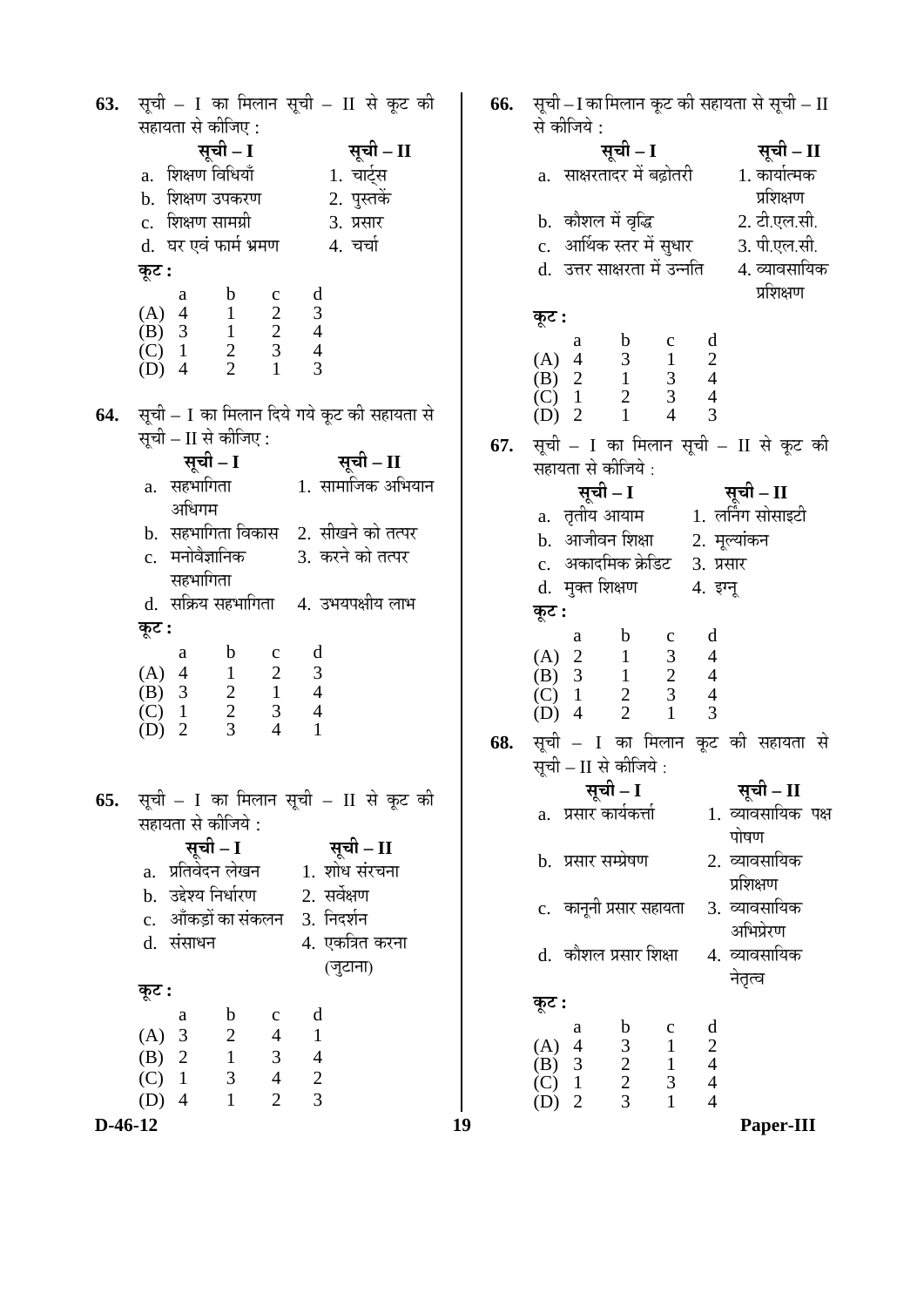**69.** Match the items given under List – I with items given List – II with the help of codes given :

|               | $List-I$                    |              |              |                | $List - II$              |
|---------------|-----------------------------|--------------|--------------|----------------|--------------------------|
|               | a. Problem solving          |              |              |                | 1. Learning<br>practices |
|               | b. Promoting<br>learning    |              |              |                | 2. Learning<br>centre    |
|               | c. Promoting<br>experience  |              |              |                | 3. Learning<br>situation |
|               | d. Structure<br>development |              |              |                | 4. Learning<br>style     |
| <b>Codes:</b> |                             |              |              |                |                          |
|               | a                           | b            | $\mathbf{C}$ | d              |                          |
| $(A)$ 4       |                             | 3            | 2            | $\mathbf{1}$   |                          |
| $(B)$ 4       |                             | 3            | 1            | $\overline{2}$ |                          |
| $(C)$ 4       |                             | $\mathbf{1}$ | 2            | 3              |                          |
|               | 1                           | 2            | 3            | 4              |                          |
|               |                             |              |              |                |                          |

**70.** Match the items given under List – I with List – II.

|         | $List-I$         |                |                |              | $List - II$                                       |
|---------|------------------|----------------|----------------|--------------|---------------------------------------------------|
| а.      | Social Audit     |                |                |              | 1. Impact of<br>changing<br>position              |
|         | b. Social Change |                |                |              | 2. Impact of<br>policies                          |
|         | c. Social Ethics |                |                |              | 3. Impact of<br>practices                         |
|         |                  |                |                |              | d. Social Mobilites 4. Impact of<br>value systems |
|         | <b>Codes:</b>    |                |                |              |                                                   |
|         | a                | b              | $\mathbf{C}$   | d            |                                                   |
| $(A)$ 2 |                  | 3              | $\overline{4}$ | 1            |                                                   |
| $(B)$ 3 |                  | $\overline{2}$ | 1              | 4            |                                                   |
| $(C)$ 4 |                  | 3              | $\overline{2}$ | $\mathbf{1}$ |                                                   |
| $(D)$ 2 |                  | 3              | 1              | 4            |                                                   |

**Direction** (Q. No. **71-75**) **:** Read the passage below and answer the question based on your understanding of the passage.

 The functions of local learners in extension programmes vary from place to place and in accordance with the nature and scope of the job to be performed. In a country like India, where a majority of the population is not educated, the local leader has to function as a medium of education for others. The overall function of local leaders is to lead in different ways under a variety of situations. The functions of local leaders are varied, and depend upon specific group functions and the personal abilities they possess. Their role and functions are highly related to each other, and are sometimes mixed so much together that it becomes difficult to differentiate between the two. The major functions of local leaders are to set an example for others to follow.

 Local leaders are those who show special interest and initiative in a local programme. They are the people who catch new ideas first. They serve the community without a profit motive. The satisfaction they get from their own action is their only reward and incentive. They do have other motives for taking initiative, but those are part of the psychological aspect of motivation.

 Groups are dependent on leaders and without them they are helpless; leadership is associated with responsibility, what the leader does or fails to do directly affects the welfare of the group. The action of the group also affects the leader. The group usually helps him by according him respect and power. Mutual confidence permits the leader to have wide discretion and broad powers. What a local leader can easily do may require considerable time and effort for another.

Paper-III 20 D-46-12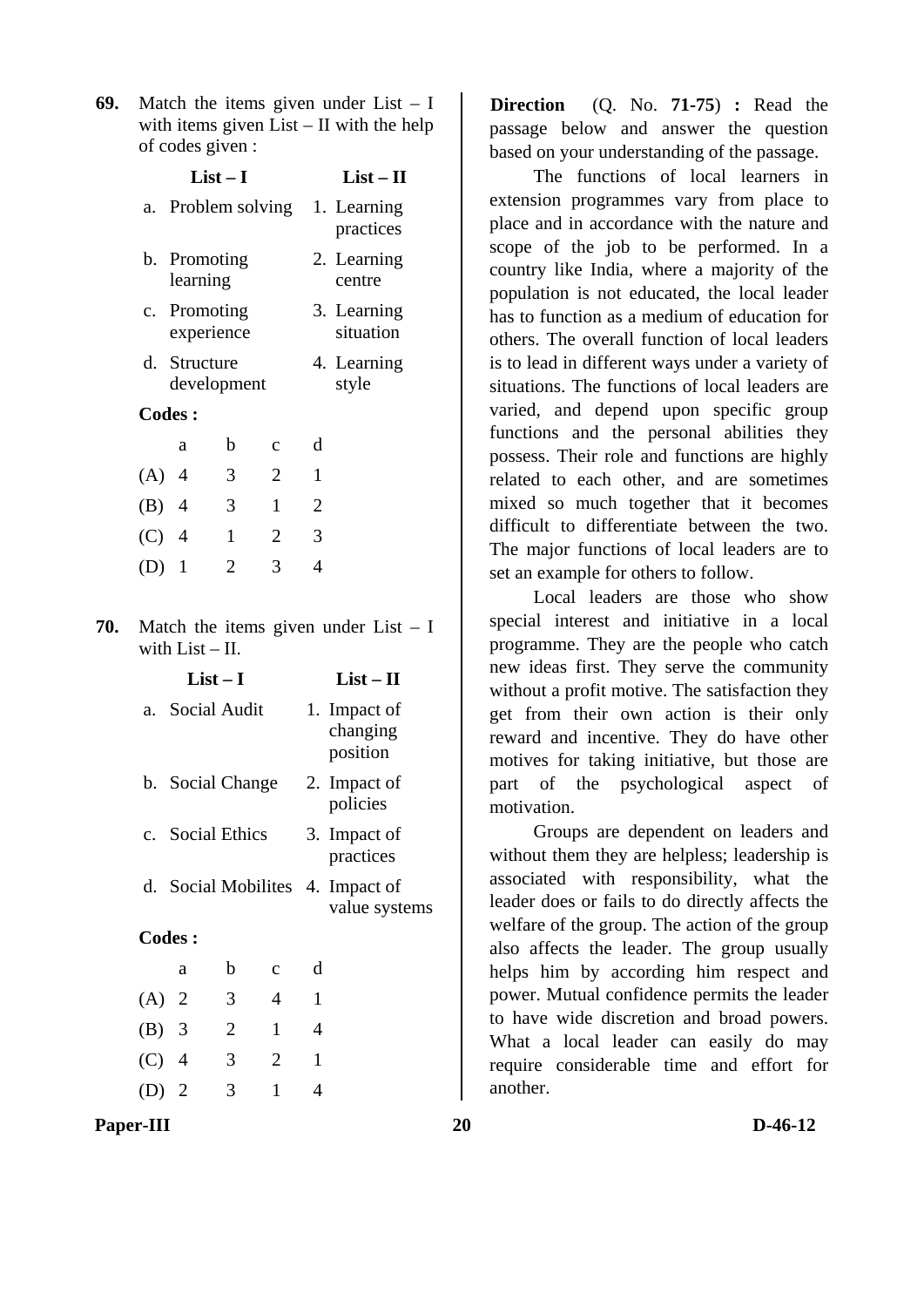| 69. सूची – I का मिलान सूची – II से कूट की |  |
|-------------------------------------------|--|
| सहायता से कीजिये :                        |  |

|     |                                         | सूची – I            |                |                                        | सूची – II                                                |  |
|-----|-----------------------------------------|---------------------|----------------|----------------------------------------|----------------------------------------------------------|--|
|     | a.   समस्या समाधान                      |                     |                |                                        | 1. अधिगम अभ्यास                                          |  |
|     | b.  अधिगम उन्नति                        |                     |                |                                        | 2. अधिगम केन्द्र                                         |  |
|     |                                         |                     |                | c. अनुभव, विस्तार 3. अधिगम स्थिति      |                                                          |  |
|     |                                         |                     |                |                                        | d. संरचनात्मक विकास     4. अधिगम विधि                    |  |
|     | कूट :                                   |                     |                |                                        |                                                          |  |
|     | a                                       | $\mathbf{b}$        | $\overline{c}$ | $\mathbf d$                            |                                                          |  |
|     | (A) 4 3                                 |                     | 2 1            |                                        |                                                          |  |
|     | (B) 4 3 1 2                             |                     |                |                                        |                                                          |  |
|     | $(C)$ 4                                 | $1 \quad 2 \quad 3$ |                |                                        |                                                          |  |
|     | $(D)$ 1                                 | $\overline{2}$      | $3 \quad 4$    |                                        |                                                          |  |
| 70. | सहायता से कीजिये :                      |                     |                | सूची - I का मिलान सूची - II से, कूट की |                                                          |  |
|     |                                         |                     |                |                                        |                                                          |  |
|     |                                         | सूची – I            |                |                                        | सूची - II                                                |  |
|     |                                         |                     |                |                                        | a.  सामाजिक अंकेक्षण    1.  स्थिति परिवर्तन<br>का प्रभाव |  |
|     | b.  सामाजिक परिवर्तन     2.  नीतियों का |                     |                |                                        | प्रभाव                                                   |  |
|     |                                         |                     |                |                                        | c.  सामाजिक आचार       3.  अभ्यासों का<br>प्रभाव         |  |
|     | d. सामाजिक                              | गतिशीलता            |                |                                        | 4. मूल्य पद्धतियों का<br>प्रभाव                          |  |
|     | कूट :                                   |                     |                |                                        |                                                          |  |
|     | a                                       | $\mathbf b$         | $\mathbf c$    | d                                      |                                                          |  |
|     | (A)<br>$\overline{2}$                   | 3                   | $\overline{4}$ | $\mathbf{1}$                           |                                                          |  |
|     | $(B)$ 3                                 | $\overline{c}$      | $\mathbf{1}$   | 4                                      |                                                          |  |
|     | $(C)$ 4                                 | 3                   | $\overline{2}$ | $\mathbf{1}$                           |                                                          |  |

**निर्देश :** निम्नलिखित गद्यांश को पढ़िए तथा इसके बाद दिए गये प्रश्नों (प्रश्न संख्या 71-75) के उत्तर इस गद्यांश की अपनी समझ के आधार पर दीजिए :

<u>विस्तार कार्यक्रमों में स्थानीय नेताओं के कार्य</u> अलग-अलग स्थानों पर तथा किए जाने वाले कार्यों की प्रकृति तथा विषय-क्षेत्र के अनुसार अलग-अलग होंगे । भारत जैसे देश में. जहाँ जनसंख्या का एक बड़ा भाग शिक्षित नहीं है. स्थानीय नेताओं को अन्य लोगों के लिए शिक्षा का माध्यम बनने का कार्य करना होगा । स्थानीय नेताओं के कार्य विविध प्रकार के हैं तथा विशिष्ट समूह कार्यों और उनकी व्यक्तिगत क्षमताओं पर निर्भर हैं । उनकी भूमिका तथा कार्य एक-दूसरे से अत्यधिक संबंधित होते हैं तथा कभी-कभी परस्पर इतने अधिक मिश्रित होते हैं कि उनमें अंतर करना कठिन होता है । स्थानीय नेताओं के प्रधान कार्य ऐसे उदाहरण प्रस्तुत करना है जिसका अनुसरण अन्य लोग करें ।

स्थानीय नेता वे व्यक्ति हैं जो किसी स्थानीय कार्यक्रम में विशेष रुचि लेते हैं तथा पहल करते हैं । ये ऐसे लोग हैं जो नए विचारों को पहले ग्रहण करते हैं । वे समुदाय की सेवा निष्काम करते हैं । अपने काम से मिलने वाली संतुष्टि ही उनके लिए एकमात्र पुरस्कार तथा प्रोत्साहन होता है । पहल करने के पीछे अन्य मंतव्य भी हो सकते है परन्तु वे अभिप्रेरणा के मनोवैज्ञानिक पहलू होते हैं ।

समह नेताओं पर आश्रित होते हैं और उनके बिना असहाय होते हैं; नेतृत्व का संबंध जिम्मेदारी से है, नेता जो कुछ करने में सफल या असफल रहता है वह समूह के कल्याण को सीधे प्रभावित करता है । समूह की क्रियाएँ भी नेता को प्रभावित करती हैं । सामान्यत: समूह भी नेता की सहायता उसे सम्मान और शक्ति प्रदान करके करता है । आपसी भरोसा से नेता को अपने विवेक के प्रयोग का आधार तथा व्यापक शक्तियाँ मिलती है । स्थानीय नेता जो कार्य आसानी से कर सकता है उस कार्य को करने के लिए अन्य लोगों को अत्यधिक समय और प्रयास लगाने की आवश्यकता हो सकती है ।

**D-46-12 21 Paper-III**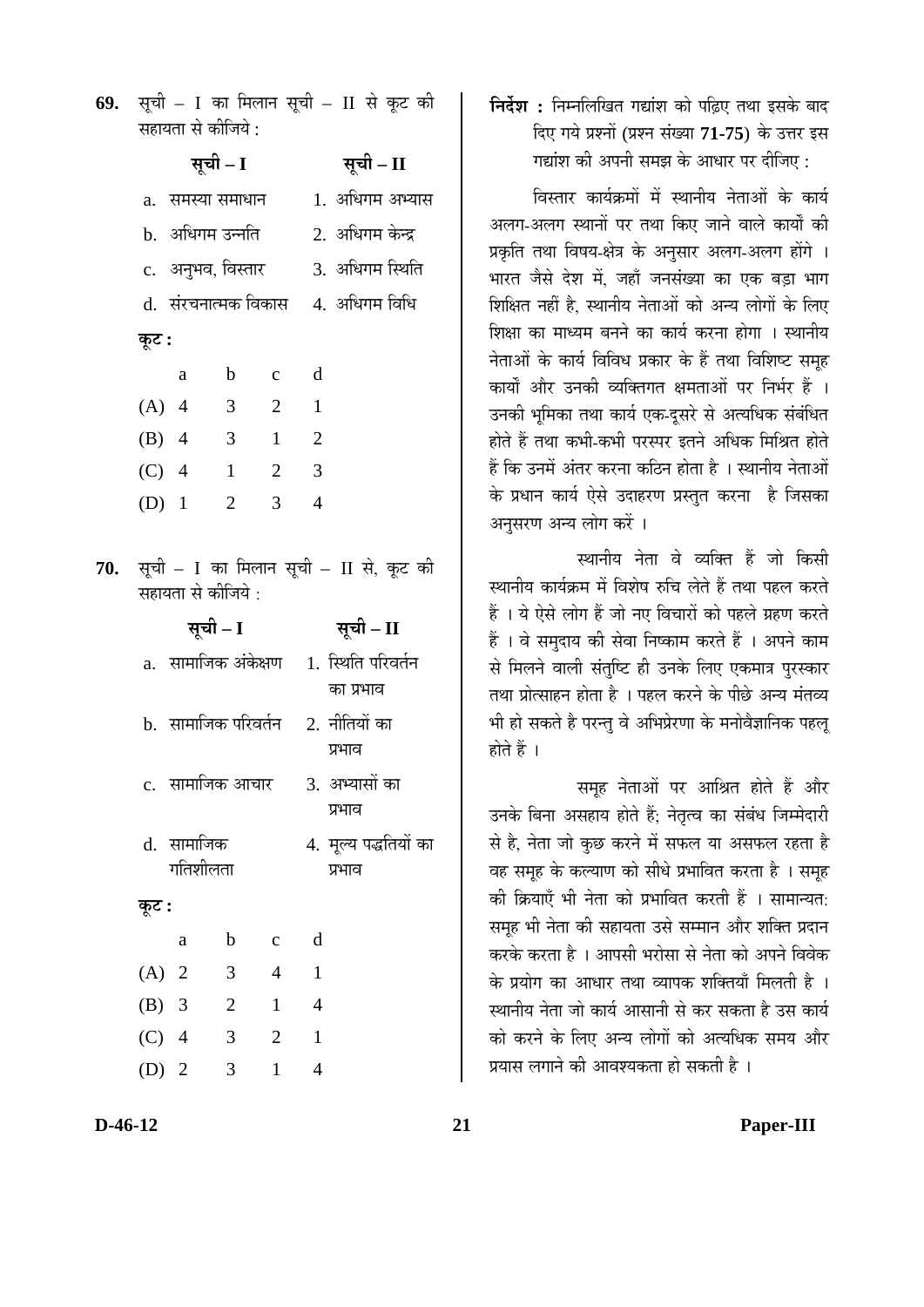- **71.** Which concern is primary in nature to the writer of this paragraph ?
	- (A) Local leaders are those who show special interest and initiate local programme.
	- (B) Leadership is associated with responsibility.
	- (C) Local leaders are to lead in different ways order variety of situation.
	- (D) Role and functions of local leaders.
- **72.** The writer emphasizes on :
	- (A) In India majority of the population is not educated.
	- (B) The major functions of local leaders are to set an example for others to follow.
	- (C) They serve the community without profit motive.
	- (D) The action of the group also affects the leader.
- **73.** The writer wish to give which message
	- (A) Groups are dependent on leaders and without them they are helpless.
	- (B) The local leaders has to function as a medium of education.
	- (C) The leaders are people who catch new ideas first.
	- (D) Leaders directly affect the welfare of the group.
- **74.** The writer in this paragraph characterises the primary feature of community leaders as :
	- (A) Catch the idea first
	- (B) Satisfaction from their own action
	- (C) Leads in different way
	- (D) Mutual confidence
- **75.** According to the author motive of the community leaders
	- (A) To serve the community for a profit motive.
	- (B) To work for psychological motives.
	- (C) To work for a special interest motive.
	- (D) To serve the community for gaining proper motive.

#### Paper-III 22 D-46-12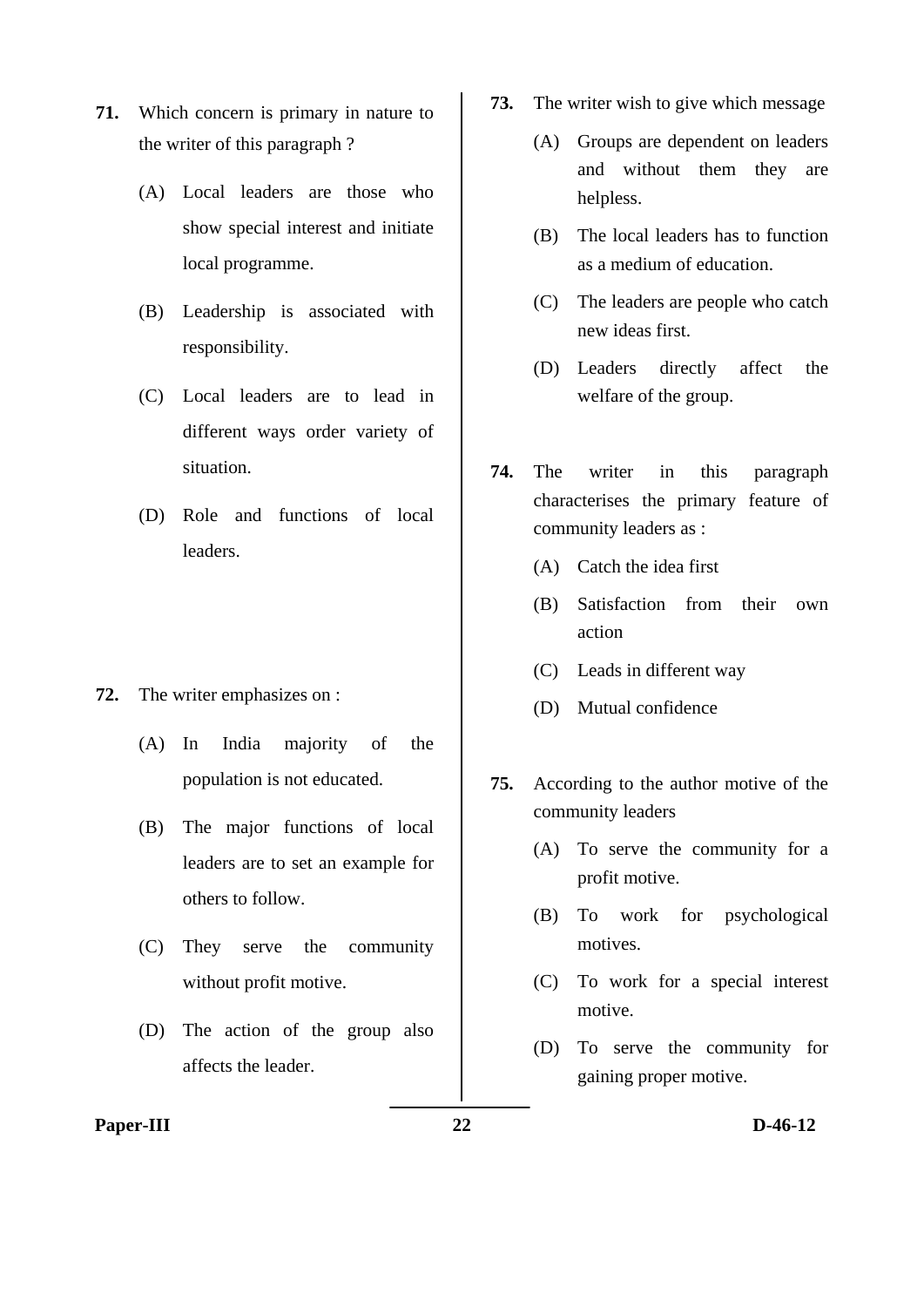- 71. इस गद्यांश में लेखक का मुख्य सरोकार किससे है ?
	- $(A)$  स्थानीय नेता वे व्यक्ति हैं जो स्थानीय कार्यक्रमों में विशेष रुचि लेते हैं तथा पहल करते हैं ।
	- (B) नेतृत्व का संबंध जिम्मेदारी से है।
	- (C) स्थानीय नेताओं को विभिन्न स्थितियों में विभिन्न तरीकों से नेतृत्व प्रदान करना होता है ।
	- (D) स्थानीय नेताओं की भूमिका तथा कार्य।

- 72. इस गद्यांश में लेखक ने निम्नलिखित में से किस बात पर बल दिया है ?
	- $(A)$  भारत में जनसंख्या का बड़ा भाग शिक्षित नहीं है $\perp$
	- (B) स्थानीय नेताओं का प्रधान कार्य ऐसे उदाहरण प्रस्तुत करना है जिसका अनुसरण अन्य लोग करें ।
	- (C) वे समुदाय की सेवा निष्काम करते हैं ।
	- (D) समूह की क्रिया भी नेता को प्रभावित करती है ।
- $73.$   $\overline{5}$ स गद्यांश में लेखक का संदेश क्या है ?
	- $(A)$  समूह नेताओं पर आश्रित होते हैं तथा उनके बिना असहाय होते हैं ।
	- $(B)$  स्थानीय नेताओं को शिक्षा के माध्यम के रूप में कार्य करना होता है ।
	- $(C)$  नेतागण ऐसे व्यक्ति हैं जो विचारों को पहले ग्रहण करते हैं ।
	- (D) समह के कल्याण को नेता सीधे प्रभावित करते हैं ।
- 74. इस गद्यांश में लेखक ने किसे सामदायिक नेताओं का प्राथमिक अभिलक्षण कहा है  $\overline{v}$ 
	- $(A)$  नये विचारों को पहले ग्रहण करने वाले
	- (B) अपने काम से संतुष्टि प्राप्त करना
	- (C) अलग तरीके से नेतृत्व प्रदान करना
	- (D) आपसी भरोसा
- 75. लेखक के अनुसार सामुदायिक नेताओं का मूल भाव क्या होता है ?
	- (A) किसी लाभ के लिए समुदाय की सेवा ।
	- $(B)$  मनोवैज्ञानिक मूल भाव से समुदाय के लिए कार्य करना ।
	- (C) विशेष हित-लाभ के लिए कार्य करना ।
	- (D) शक्ति प्राप्त करने की भावना से समुदाय की सेवा करना ।

#### **D-46-12 23 Paper-III**